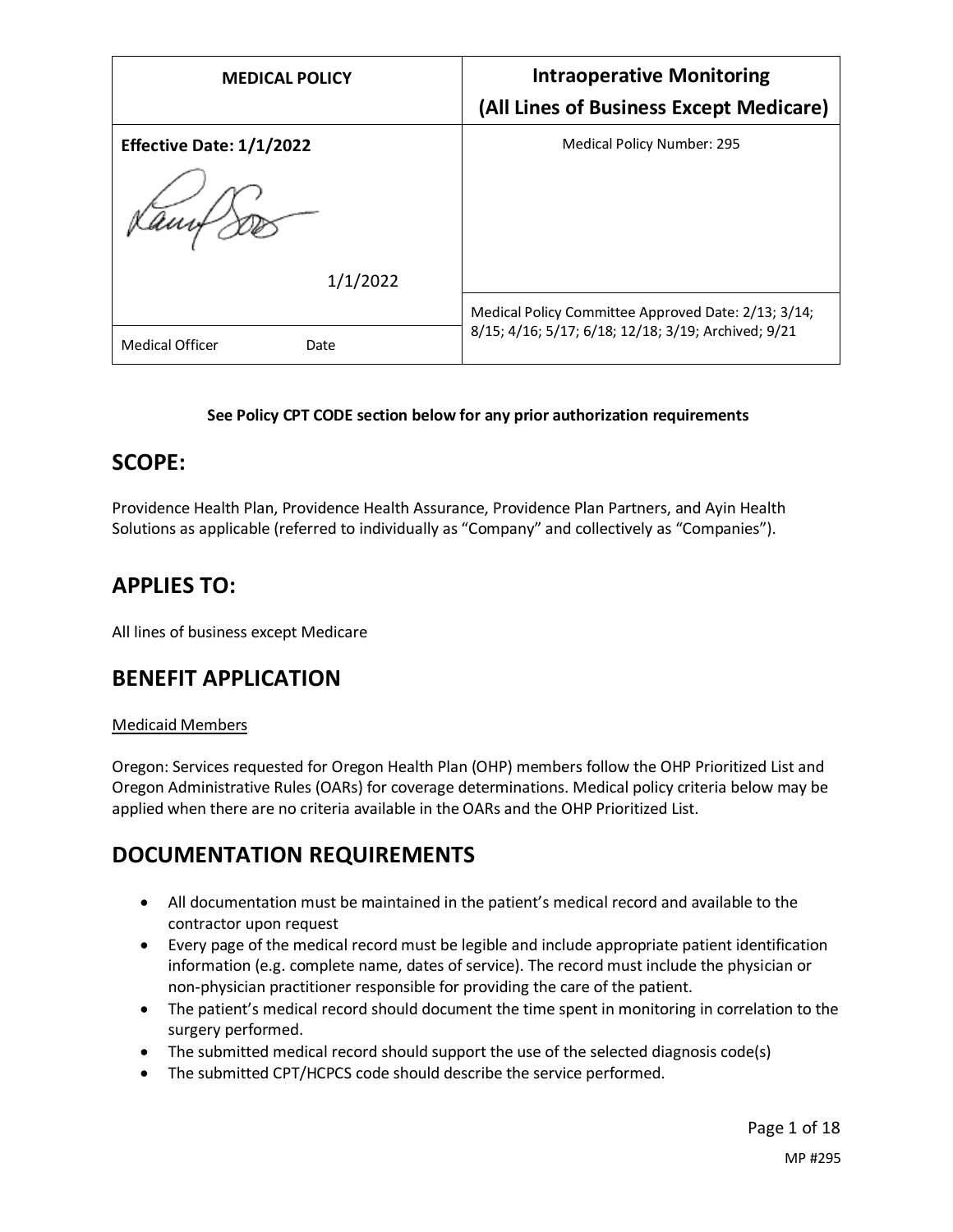# **POLICY CRITERIA**

### *Spine Indications*

- I. Continuous intraoperative neurophysiological monitoring (CPT code: 95940; HCPCS code: G0453) using sensory evoked potentials, motor evoked potentials, electromyography or electroencephalography may be considered **medically necessary and covered** when there is significant risk of nerve or spinal cord injury for any of the following (A.-D.):
	- A. Repeat spinal surgery with instrumentation;
	- B. Surgery for significant spinal stenosis with myelopathy (see [Policy Guideline](#page-2-0) for full definition);
	- C. Surgical instrumentation for correction of scoliosis or significant congenital, traumatic or degenerative spinal deformity;
	- D. High-risk cervical spine surgery (e.g. vertebral or intraspinal tumor, traumatic spine/spinal cord injury including subluxation/dislocation, deformity correction, or surgery of the spinal cord).
- II. Continuous intraoperative neurophysiological monitoring (CPT code: 95940; HCPCS code: G0453) using sensory evoked potentials, motor evoked potentials, electromyography or electroencephalography is considered **not medically necessary and not covered** when criterion I. above is not met, including but not limited to when performed with any of the following procedures (A.- G.):
	- A. Spine surgery in which criterion I.A-C. above are not met (e.g., initial spine surgery, routine decompression, laminotomy);
	- B. Cervical spine surgery in which criterion I.D. above is not met (e.g., anterior and/or posterior cervical fusion, discectomy or laminectomy);
	- C. Lumbar spine surgery performed below spinal column level L1/L2 in which criteria I.A-C. above are not met;
	- D. Radiofrequency ablation;
	- E. Epidural steroid injections;
	- F. Facet joint injections;
	- G. Spinal cord stimulator placement.

### *Non-Spine Indications*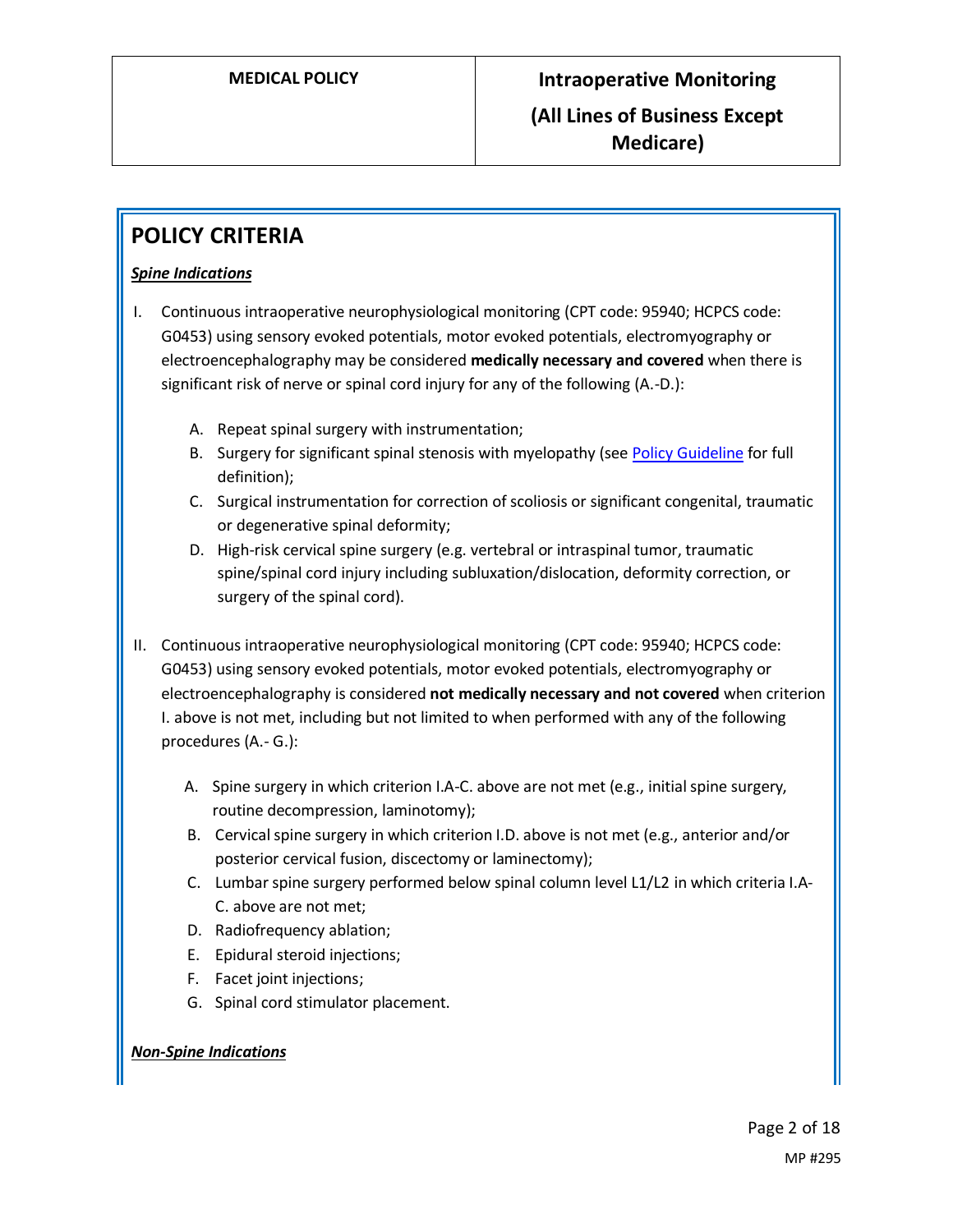- III. Continuous intraoperative neurophysiological monitoring (CPT code: 95940; HCPCS code: G0453) using sensory evoked potentials, motor evoked potentials, electromyography or electroencephalography may be considered **medically necessary and covered** for any of the following (A.-G.):
	- A. Monitoring of a cranial nerve during head and/or neck surgery (e.g., resection of skull base tumor, resection of tumor involving a cranial nerve, cavernous sinus tumor, neck dissection, epileptogenic brain tumor/tissue resection);
	- B. Monitoring of recurrent laryngeal nerve function during high-risk thyroid surgery (e.g., complete resection of a lobe of the thyroid, removal of the entire gland, malignancy, or repeat thyroid or parathyroid surgery);
	- C. Monitoring of facial nerve function during surgery (e.g., acoustic neuroma, microvascular decompression of the facial nerve for hemifacial spasm, parotid tumor resection, neurotologic/otologic procedures);
	- D. High-risk vascular surgery (e.g. surgery of the aortic arch, thoracic aorta, internal carotid endarterectomy, cerebral aneurysm, intracranial or spinal arteriovenous malformation, distal aortic procedures where there is risk of ischemia to the spinal cord);
	- E. The planned surgery poses a high risk of significant damage to an essential nervous system structure (e.g., neuroma of peripheral nerve, leg lengthening procedure when there is traction on the sciatic nerve);
	- F. The planned surgery poses a high risk of significant damage to essential brain function (e.g. surgery for intractable movement disorders, basil ganglia movement disorders, resection of brain tissue close to the primary motor cortex and requiring brain mapping.
	- G. Brachial plexus surgery.
- IV. Continuous intraoperative neurophysiological monitoring (CPT code: 95940; HCPCS code: G0453) is considered **not medically necessary and not covered** when criterion III. above is not met.
- V. Continuous intraoperative neurophysiological monitoring of visual evoked potentials (VEP) is considered **not medically necessary and not covered.**

Link t[o Policy Summary](#page-9-0)

# <span id="page-2-0"></span>**POLICY GUIDELINES**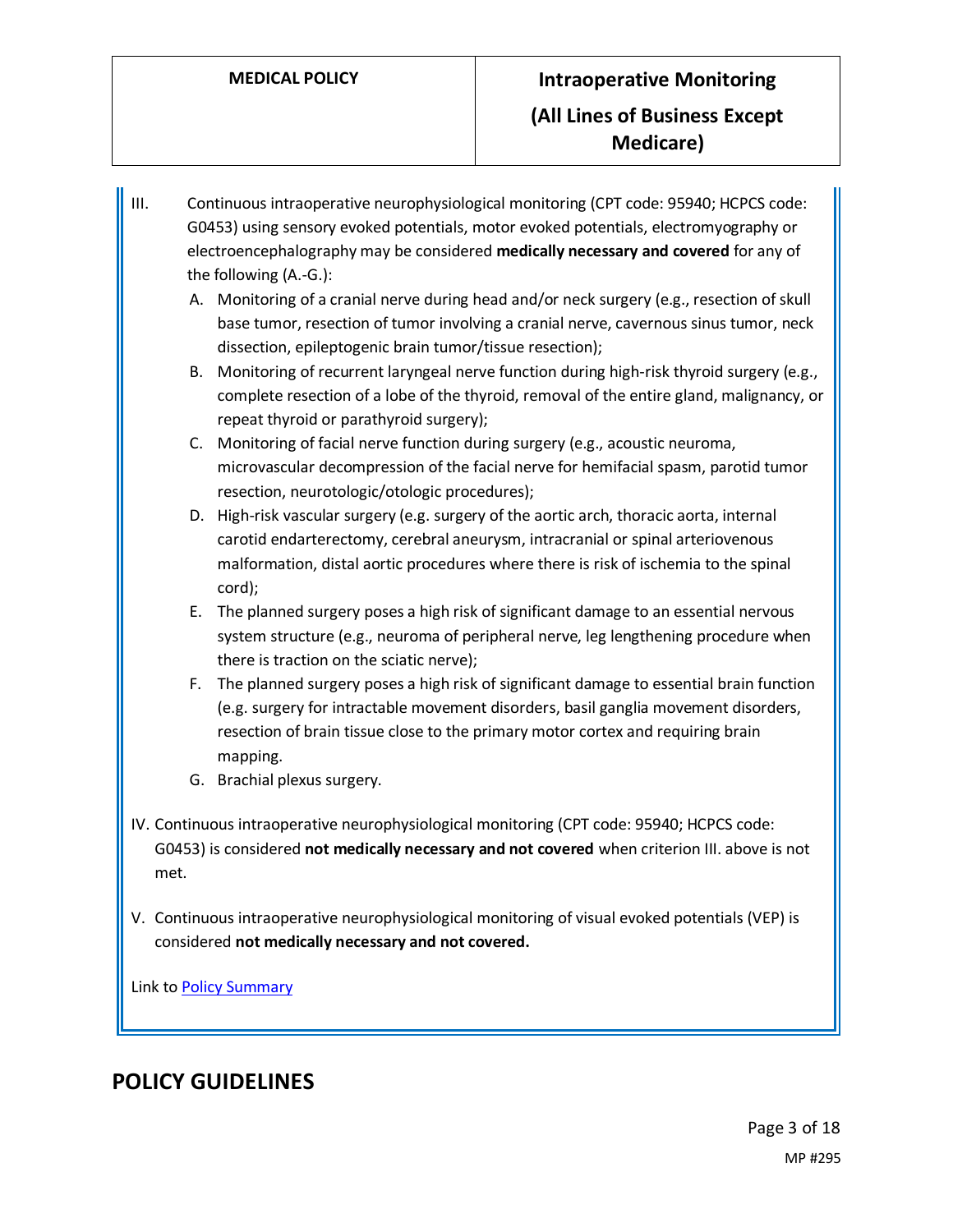- *Myelopathy:* Myelopathy refers to any neurological deficit related to a spinal cord injury. Corresponding clinical symptoms may include, but are not limited to the following:
	- o Bowel or bladder incontinence;
	- o Clumsiness of the hands
	- o Frequent falls
	- o Urinary urgency

Corresponding objective neurological signs may include but are not limited to the following:

- o Hoffman sign
- o Hyperreflexia
- o Increased tone or spasticity
- For reimbursement, monitoring must be requested by the operating surgeon with the prior authorization submission.
- Monitoring must be performed by a physician, other than any of the following: the operating surgeon, the technical/surgical assistant; or the anesthesiologist rendering the anesthesia.
- The benefits of intraoperative neurophysiologic testing are attainable under optimal recording and interpreting conditions.
- Due to the nature of these services and the potential for significant morbidity in some procedures requiring intraoperative monitoring, these services must be used in the hospital setting only. As the level of anesthesia may significantly impact the ability to interpret intraoperative studies, continuous communication between the anesthesiologist and the monitoring physician is expected when medically indicated.
- It is also expected that a specifically trained technician, preferably registered with one of the credentialing organizations will be in continuous attendance in the operating room, recording and monitoring a single surgical case, with either the physical or electronic capacity for real-time communication with the supervising neurologist or other physician trained in neurophysiology.
- Due to the potential risk for morbidity with many of the above noted surgeries and the need for explicit and focused attention to both the monitoring and the procedure, claims submitted by operating surgeons for intraoperative monitoring in addition to surgery will not be reimbursed.
- Monitoring may be performed from a remote site, as long as a trained technician will be in continuous attendance in the operating room, with either the physical or electronic capacity for real-time communication with the supervising physician (MD/DO).Technical criteria (mandatory) include that at least eight recording channels be available (16 if EEG is monitored) for all intraoperative neurophysiological monitoring. The remotely supervising physician must have the

Page 4 of 18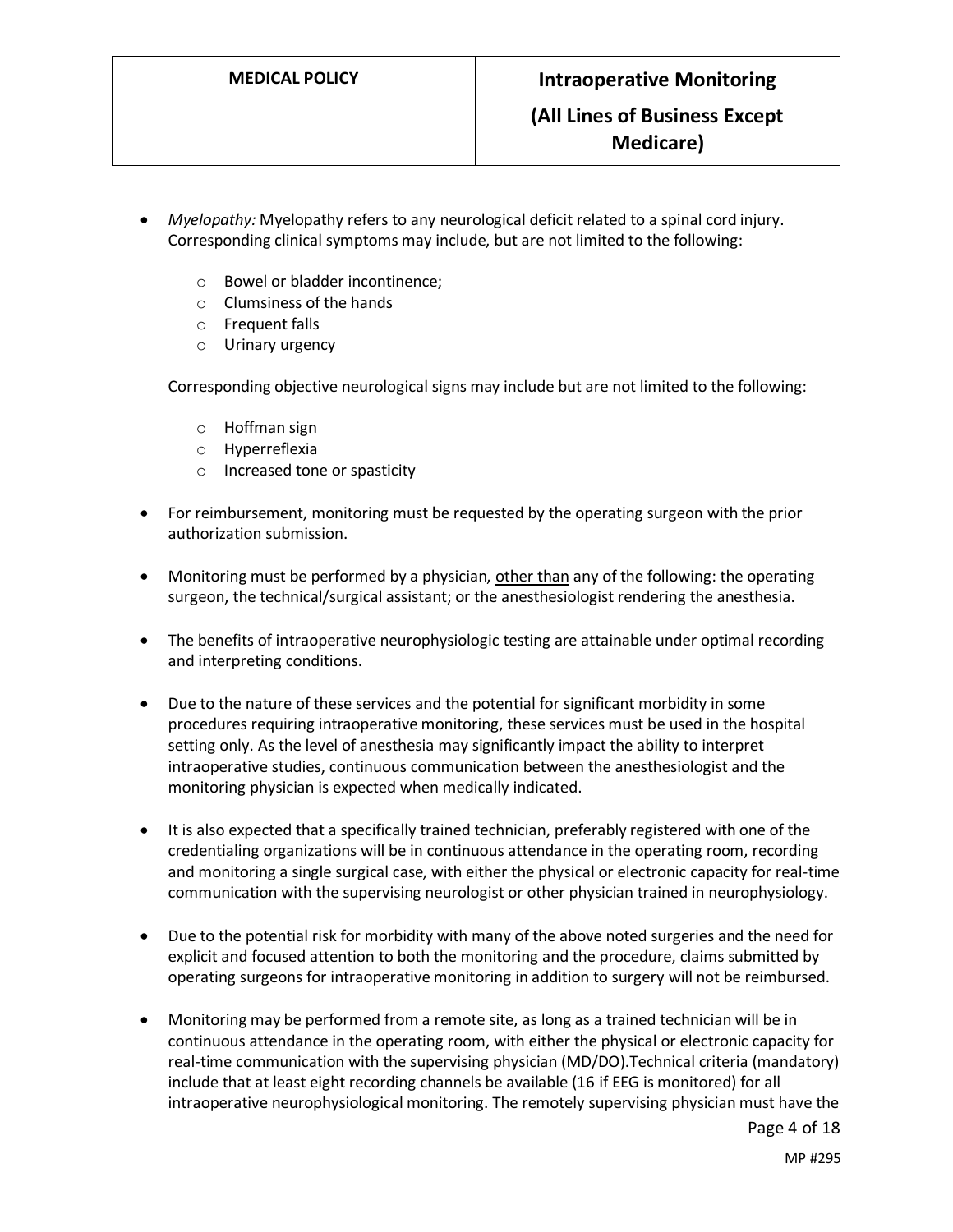ability to watch the tracings as they are obtained in real-time in the operating room, as well as the baseline electrophysiological test and the monitoring tracings from earlier in the case.

- Technical criteria (mandatory) for remote monitoring also include (a) routine real-time auditory or written communication between the supervising physician and the operating room and (b) the capability for telephone communications as needed between the supervising physician and the monitoring technologist, operating surgeon and the anesthesiologist.
- The equipment must also provide for all of the monitoring modalities that may be applied auditory-evoked response, electroencephalography/electrocorticography, electromyography and nerve conduction and somatosensory-evoked response.
- Undivided attention to a unique patient may be required during some surgeries, such as during response to acute events or identification of the cerebral cortex to be resected or spared from resection. The monitoring physician must have a plan in place to transfer care to another physician of any other case during those times. When paying undivided attention to a unique patient, the physician must code and bill only for that one case during those times. For other medically necessary intraoperative neurophysiologic monitoring, a physician may monitor up to three cases simultaneously
- Reimbursement will not be provided for "incident to" care in the hospital setting. More than one patient may be monitored at once; however, claims for physician services must be submitted only for the time devoted to monitoring when attention is directed exclusively to one patient.

# **BILLING GUIDELINES**

- Per Coding Policy 89 ("Intraoperative Neurophysiology"), CPT 95941 is not covered.
- G0453 Remote IONM Professional services per 15 min of focused attention on one patient. This does not need to be continuous. Total professional time is the sum of all focused time spent on patient. At least 8 minutes of care must have been performed in order to bill for a 15 minute interval. (i.e., Professional time of 20 minutes—bill G0453 x 1. Professional time of 23 minutes, bill G0453 x 2.)
- CPT 95937 Neuromuscular Junction Testing is same as Train of Four (To4) testing and is a routine part of anesthesia care and is not a separately billable service.
- CPT 95861 (EMG) and 95938 (SSEP) should not be billed together for the same episode of intraoperative monitoring.
- Please refer to [Coding Policy 89 \("Intraoperative Ne](https://www.providencehealthplan.com/-/media/providence/website/pdfs/providers/medical-policy-and-provider-information/billing-payment-and-coding-policies/php_coding_89.pdf?sc_lang=en&rev=2687806b1761443da2a8ef3cb52b7707&hash=5BBADE8EF298A628B8C63FB03E1980BE)urophysiology") for additional information.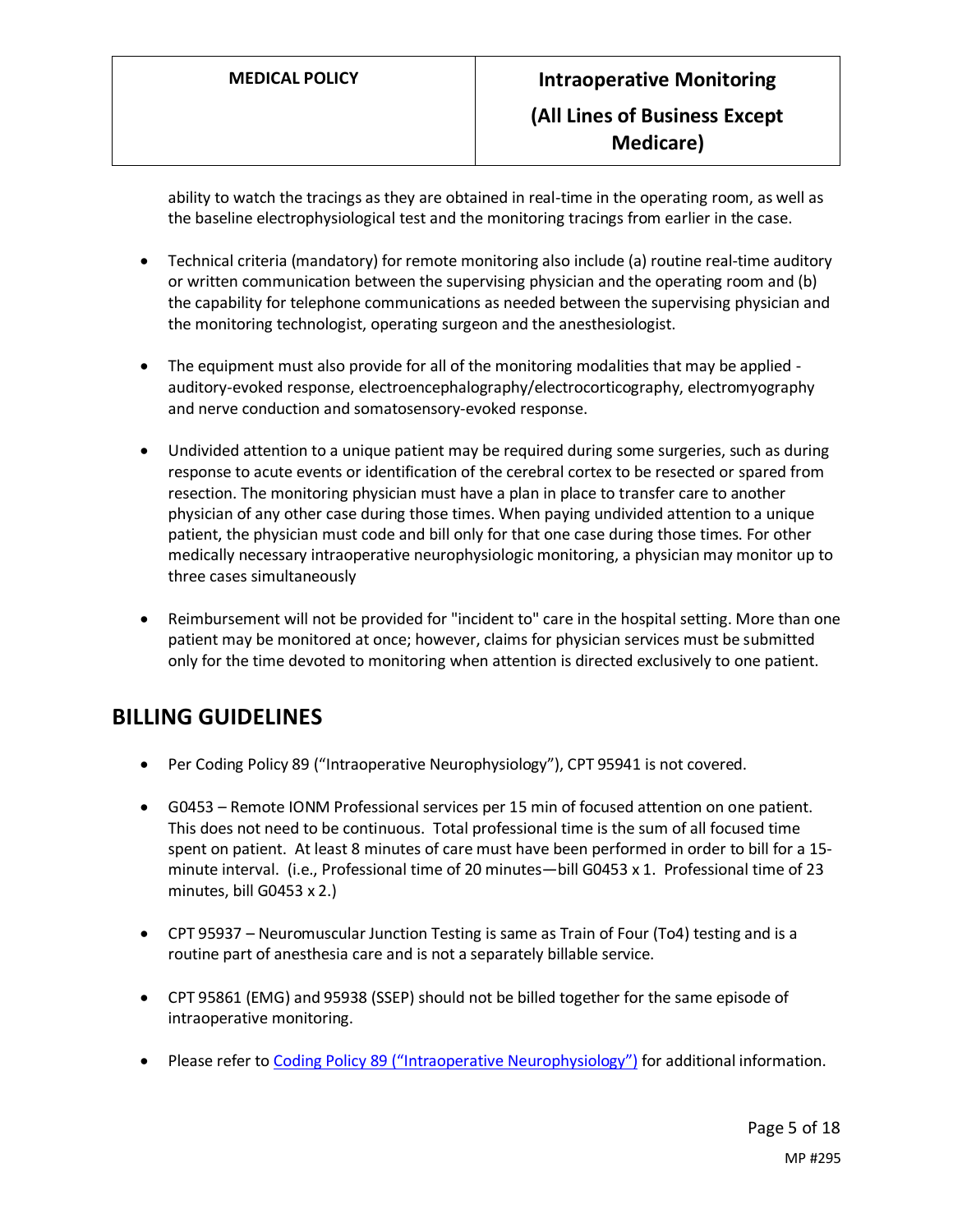# **CPT/HCPCS CODES**

|                                                                                                                                                                                                                                                                                                                                                                                                                                                                                                                                                                                | <b>All Lines of Business Except Medicare</b>                                                                                                                                                                                                                                                                                                                |  |  |  |  |
|--------------------------------------------------------------------------------------------------------------------------------------------------------------------------------------------------------------------------------------------------------------------------------------------------------------------------------------------------------------------------------------------------------------------------------------------------------------------------------------------------------------------------------------------------------------------------------|-------------------------------------------------------------------------------------------------------------------------------------------------------------------------------------------------------------------------------------------------------------------------------------------------------------------------------------------------------------|--|--|--|--|
| Note:<br>Prior authorization for intraoperative neurophysiological testing and monitoring (CPT:<br>$\bullet$<br>95940; HCPCS: G0453) may be required depending on the diagnosis codes billed.<br>Intraoperative neurophysiological testing and monitoring (CPT: 95940; HCPCS: G0453) will<br>$\bullet$<br>deny as not medically necessary and not covered when performed during lumbar surgery<br>below spinal column level L1-L2 and/or during cervical spine surgery<br>Please refer to the appropriate section of the Billing Guideline Appendix linked below.<br>$\bullet$ |                                                                                                                                                                                                                                                                                                                                                             |  |  |  |  |
| 95940                                                                                                                                                                                                                                                                                                                                                                                                                                                                                                                                                                          | Continuous intraoperative neurophysiology<br>Prior authorization is required<br>$\bullet$<br>monitoring in the operating room, one on<br>when billed with these diagnosis<br>one monitoring requiring personal<br>codes: LINK<br>attendance, each 15 minutes (List separately<br>in addition to code for primary procedure)<br>Intraoperative monitoring is |  |  |  |  |
| G0453                                                                                                                                                                                                                                                                                                                                                                                                                                                                                                                                                                          | Continuous intraoperative neurophysiology<br>considered not medically<br>monitoring, from outside the operating<br>necessary when billed with these<br>room (remote or nearby), per patient,<br>diagnosis codes: LINK<br>(attention directed exclusively to one<br>patient) each 15 minutes (list in addition to<br>primary procedure)                      |  |  |  |  |
|                                                                                                                                                                                                                                                                                                                                                                                                                                                                                                                                                                                | No Prior Authorization Required                                                                                                                                                                                                                                                                                                                             |  |  |  |  |
|                                                                                                                                                                                                                                                                                                                                                                                                                                                                                                                                                                                | Electroencephalogram (EEG)                                                                                                                                                                                                                                                                                                                                  |  |  |  |  |
| 95707                                                                                                                                                                                                                                                                                                                                                                                                                                                                                                                                                                          | Electroencephalogram (EEG), without video, review of data, technical description by EEG<br>technologist, 2-12 hours; with continuous, real-time monitoring and maintenance                                                                                                                                                                                  |  |  |  |  |
| 95717                                                                                                                                                                                                                                                                                                                                                                                                                                                                                                                                                                          | Electroencephalogram (EEG), continuous recording, physician or other qualified health<br>care professional review of recorded events, analysis of spike and seizure detection,<br>interpretation and report, 2-12 hours of EEG recording; without video                                                                                                     |  |  |  |  |
| 95812                                                                                                                                                                                                                                                                                                                                                                                                                                                                                                                                                                          | Electroencephalogram (EEG) extended monitoring; 41-60 minutes                                                                                                                                                                                                                                                                                               |  |  |  |  |
| 95813                                                                                                                                                                                                                                                                                                                                                                                                                                                                                                                                                                          | Electroencephalogram (EEG) extended monitoring; 61-119 minutes                                                                                                                                                                                                                                                                                              |  |  |  |  |
| 95822                                                                                                                                                                                                                                                                                                                                                                                                                                                                                                                                                                          | Electroencephalogram (EEG); recording in coma or sleep only                                                                                                                                                                                                                                                                                                 |  |  |  |  |
| 95955                                                                                                                                                                                                                                                                                                                                                                                                                                                                                                                                                                          | Electroencephalogram (EEG) during nonintracranial surgery (eg, carotid surgery)                                                                                                                                                                                                                                                                             |  |  |  |  |
| 95957                                                                                                                                                                                                                                                                                                                                                                                                                                                                                                                                                                          | Digital analysis of electroencephalogram (EEG) (eg, for epileptic spike analysis)                                                                                                                                                                                                                                                                           |  |  |  |  |
|                                                                                                                                                                                                                                                                                                                                                                                                                                                                                                                                                                                | Somatosensory Evoked Potential (SSEP)                                                                                                                                                                                                                                                                                                                       |  |  |  |  |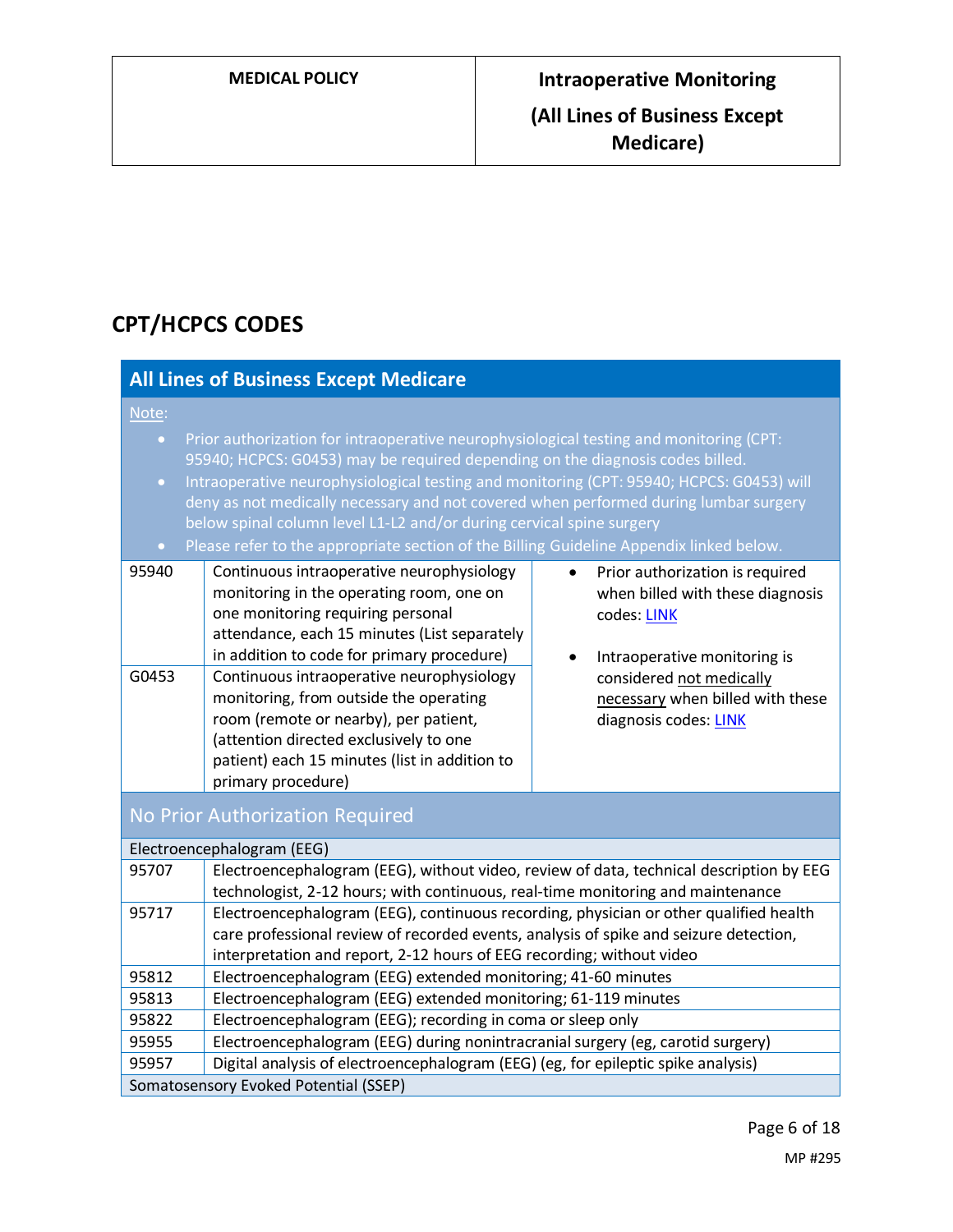# **MEDICAL POLICY Intraoperative Monitoring (All Lines of Business Except Medicare)**

| 95925 | Short-latency somatosensory evoked potential study, stimulation of any/all peripheral<br>nerves or skin sites, recording from the central nervous system; in upper limbs       |
|-------|--------------------------------------------------------------------------------------------------------------------------------------------------------------------------------|
| 95926 | Short-latency somatosensory evoked potential study, stimulation of any/all peripheral                                                                                          |
|       | nerves or skin sites, recording from the central nervous system; in lower limbs                                                                                                |
| 95927 | Short-latency somatosensory evoked potential study, stimulation of any/all peripheral<br>nerves or skin sites, recording from the central nervous system; in the trunk or head |
| 95938 | Short-latency somatosensory evoked potential study, stimulation of any/all peripheral                                                                                          |
|       | nerves or skin sites, recording from the central nervous system; in upper and lower limbs                                                                                      |
|       | Motor Evoked Potential (MEP)                                                                                                                                                   |
| 95928 | Central motor evoked potential study (transcranial motor stimulation); upper limbs                                                                                             |
| 95929 | Central motor evoked potential study (transcranial motor stimulation); lower limbs                                                                                             |
| 95939 | Central motor evoked potential study (transcranial motor stimulation); in upper and                                                                                            |
|       | lower limbs                                                                                                                                                                    |
|       | Auditory Brainstem Evoked Potential/Brainstem Auditory Evoked Potential (ABR/BAEP)                                                                                             |
| 92652 | Auditory evoked potentials; for threshold estimation at multiple frequencies, with<br>interpretation and report                                                                |
| 92653 | Auditory evoked potentials; neurodiagnostic, with interpretation and report                                                                                                    |
|       | Peripheral Nerve Stimulation                                                                                                                                                   |
| 95885 | Needle electromyography, each extremity, with related paraspinal areas, when                                                                                                   |
|       | performed, done with nerve conduction, amplitude and latency/velocity study;                                                                                                   |
|       | complete, five or more muscles studied, innervated by three or more nerves or four or                                                                                          |
|       | more spinal levels (List separately in addition to code for primary procedure)                                                                                                 |
| 95886 | Needle electromyography, each extremity, with related paraspinal areas, when                                                                                                   |
|       | performed, done with nerve conduction, amplitude and latency/velocity study; limited                                                                                           |
|       | (List separately in addition to code for primary procedure                                                                                                                     |
| 95887 | Needle electromyography, non-extremity (cranial nerve supplied or axial) muscle(s)                                                                                             |
|       | done with nerve conduction, amplitude and latency/velocity study (List separately in                                                                                           |
|       | addition to code for primary procedure)                                                                                                                                        |
| 95907 | Nerve conduction studies; 1-2 studies                                                                                                                                          |
| 95908 | Nerve conduction studies; 3-4 studies                                                                                                                                          |
| 95909 | Nerve conduction studies; 5-6 studies                                                                                                                                          |
| 95910 | Nerve conduction studies; 7-8 studies                                                                                                                                          |
| 95911 | Nerve conduction studies; 9-10 studies                                                                                                                                         |
| 95912 | Nerve conduction studies; 11-12 studies                                                                                                                                        |
| 95913 | Nerve conduction studies; 13 or more studies                                                                                                                                   |
|       | Oculomotor, Facial, Trigeminal and Lower Cranial Nerve Monitoring                                                                                                              |
| 95867 | Needle electromyography; cranial nerve supplied muscle(s), unilateral                                                                                                          |
| 95868 | Needle electromyography; cranial nerve supplied muscles, bilateral                                                                                                             |
| 95933 | Orbicularis oculi (blink) reflex, by electrodiagnostic testing                                                                                                                 |
|       | Free-Running Electromyography (EMG)                                                                                                                                            |
| 51785 | Needle electromyography studies (EMG) of anal or urethral sphincter, any technique                                                                                             |
| 95860 | Needle electromyography; 1 extremity with or without related paraspinal areas                                                                                                  |
| 95861 | Needle electromyography; 2 extremities with or without related paraspinal areas                                                                                                |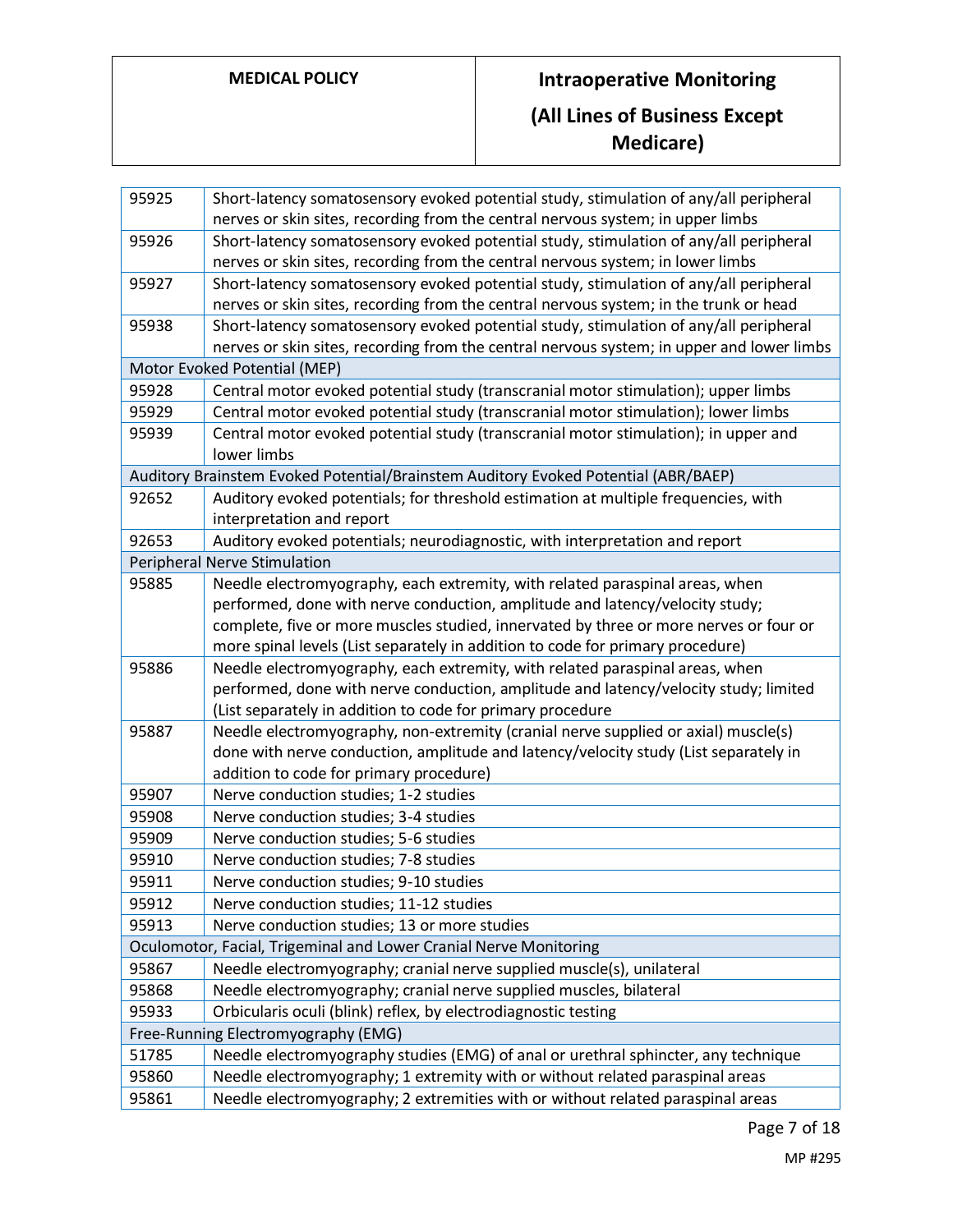# **DESCRIPTION**

Intraoperative neurophysiological testing may be used to identify/prevent complications during surgery on the nervous system, its blood supply, or adjacent tissue.

Monitoring can identify new neurologic impairment; or identify separate nervous system structures (e.g. around or in a tumor); and can demonstrate which tracts of nerves are functional. Intraoperative neurophysiological testing may provide relative reassurance to the surgeon that no identifiable complication has been detected up to a certain point, allowing the surgeon to proceed further and provide a more thorough or careful surgical intervention than would have been provided in the absence of monitoring.

# **REVIEW OF EVIDENCE**

Criteria are based largely on guidance documents from the Centers for Medicare & Medicaid Services and clinical practice guidelines published through February 2021. As such, no evidence review addressing intraoperative neurophysiological testing and monitoring was conducted.

# **CLINICAL PRACTICE GUIDELINES**

### American Association of Neurological Surgeons and Congress of Neurological Surgeons

In 2018, the American Association of Neurological Surgeons (AANS) and Congress of Neurological Surgeons (CNS) updated their position statement on intraoperative neurophysiologic monitoring during routine spinal surgery.<sup>1</sup> Investigators recommended intraoperative neurophysiologic monitoring, as "a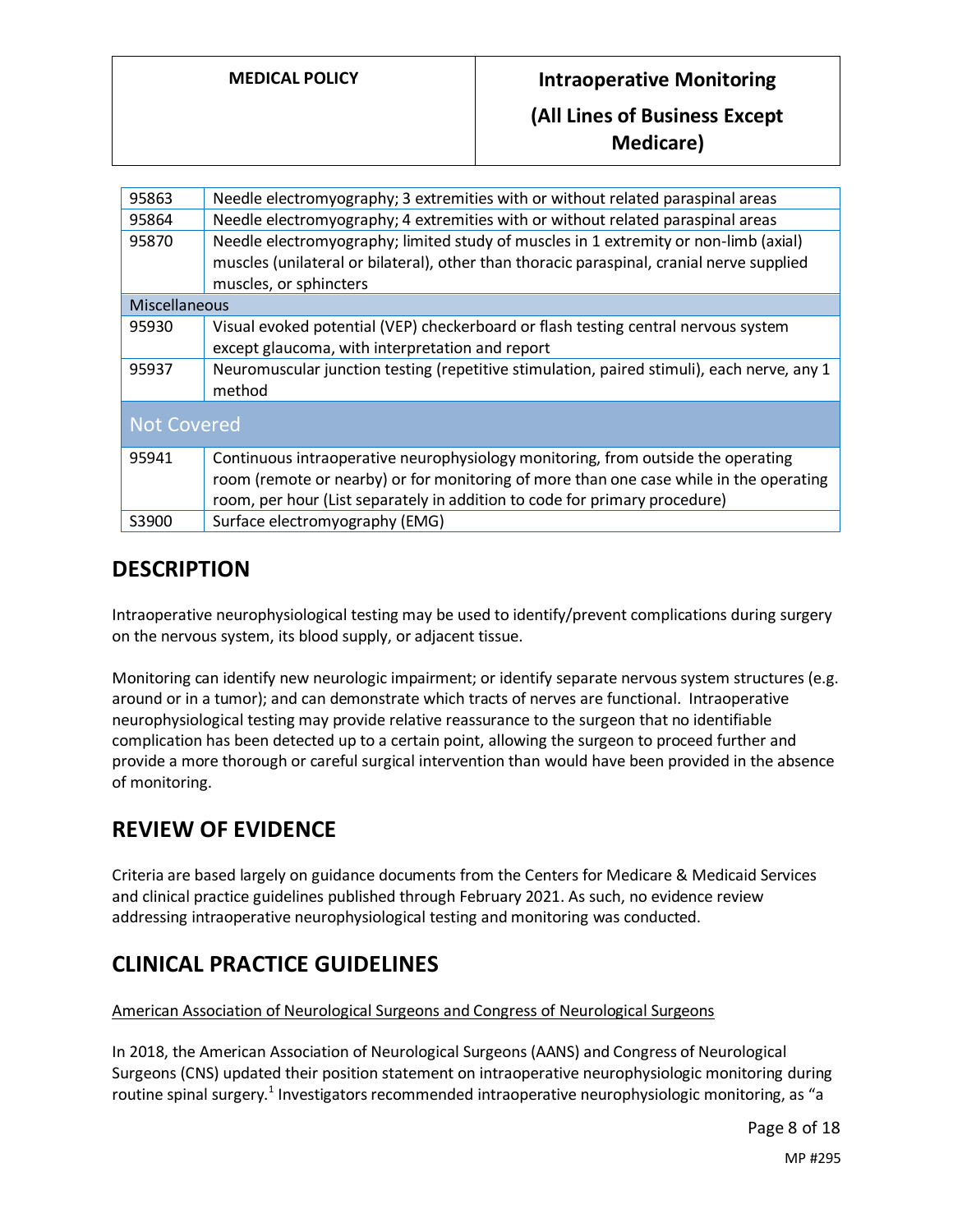reliable diagnostic tool for assessment of spinal cord integrity during surgery" (Level 1 evidence). Intraoperative motor evoked potentials may also "predict recovery in traumatic cervical spinal cord injury." However, AANS and Congress of Neurological Surgeons found no evidence that such monitoring provides a therapeutic benefit. The statement also recommends that intraoperative neurophysiologic monitoring should be used when the operating surgeon believes it is warranted for diagnostic value, such as with "deformity correction, spinal instability, spinal cord compression, intradural spinal cord lesions, and when in proximity to peripheral nerves or roots."

### American Society of Neurophysiological Monitoring

In 2018, the American Society of Neurophysiological Monitoring (ASNM) published practice guidelines for the supervising professional on IONM.<sup>2</sup> The ASNM (2013) position statement on intraoperative MEP monitoring indicated that MEPs are an established practice option for cortical and subcortical mapping and monitoring during surgeries risking motor injury in the brain, brainstem, spinal cord or facial nerve.

#### North American Spine Society

In 2017, the North American Spine Society published guidelines for the use of electrophysiological monitoring for surgery of the spinal column and spinal cord.<sup>3</sup> Investigators issued the following recommendations:

- Diagnostic: Level I
	- o Multimodality intraoperative monitoring (MIOM), including somatosensory evoked potentials (SSEPs) and motor evoked potentials (MEPs) recording, during spinal cord/spinal column surgery is a reliable and valid diagnostic adjunct to assess spinal cord integrity and is recommended if utilized for this purpose.
	- $\circ$  MEP recordings are superior to SSEP recordings during spinal cord/spinal column surgery as diagnostic adjuncts for assessment of spinal cord integrity and are recommended if utilized for this purpose.
- Diagnostic: Level II
	- o SSEP recordings during spinal cord/spinal column surgery are reliable and valid diagnostic adjuncts to describe spinal cord integrity and are recommended if utilized for this purpose.
- Therapeutic (Preventive): Level II
	- o MIOM, including SSEPs and MEP recording, during spinal cord/spinal column surgery does not improve gross total tumor resection or improve neurological outcome, when utilized during intramedullary tumor resection procedures (no therapeutic benefit).
- Therapeutic (Preventive): Level III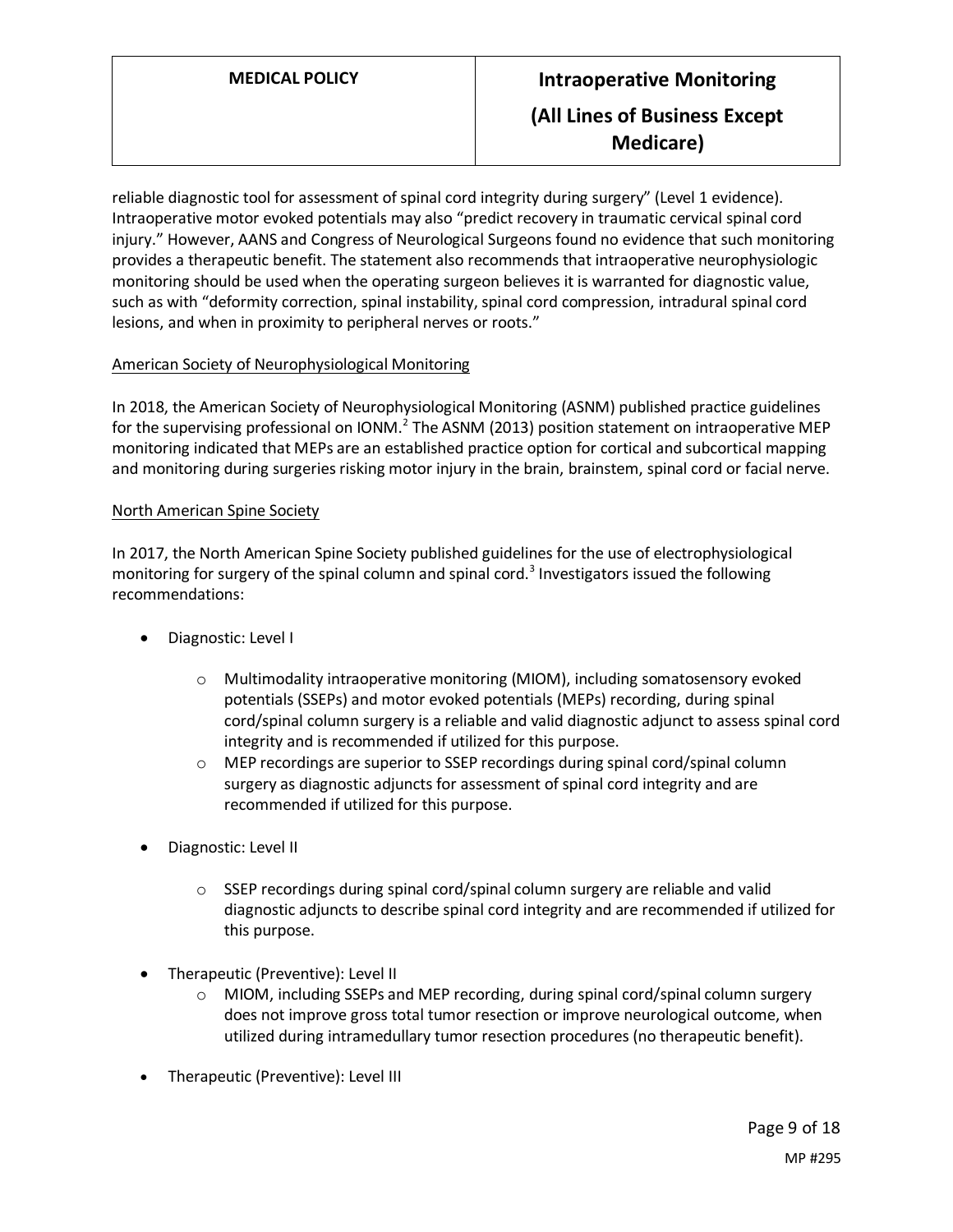- $\circ$  There is insufficient evidence to suggest a therapeutic relationship between electrophysiological monitoring, including SSEP and MEP recordings, during spinal cord/spinal column surgery, and neurological outcome; its use is not recommended for this purpose. While intraoperative monitoring (IOM) may detect a neurological injury during spinal surgery, its use does not result in improved neurological outcome, even when IOM alerts occur.
- $\circ$  While IOM may be considered to be integral to the technique for lateral approaches, there is insufficient evidence to support a recommendation for or against its use as a therapeutic adjunct with respect to a reduction in iatrogenic nerve injury and/or improvement in postoperative neurological outcome.

### American Association of Neuromuscular and Electrodiagnostic Medicine

In 2017, the American Association of Neuromuscular & Electrodiagnostic Medicine (AANEM) updated their position statement on electrodiagnostic medicine.<sup>4</sup> The recommendations indicated that intraoperative sensory-evoked potentials have demonstrated usefulness for monitoring of spinal cord, brainstem, and brain sensory tracts. The AANEM stated that intraoperative SEP monitoring is indicated for select spine surgeries in which there is a risk of additional nerve root or spinal cord injury. Indications for SEP monitoring may include, but are not limited to, complex, extensive, or lengthy procedures, and when mandated by hospital policy. However, intraoperative SEP monitoring may not be indicated for routine lumbar or cervical root decompression.

#### American Academy of Neurology

In 2012, the American Academy of Neurology concluded that the available evidence supported IONM using SSEPs or MEPs when conducted under the supervision of a clinical neurophysiologist experienced with IONM.<sup>5</sup> Evidence was insufficient to evaluate IONM when conducted by technicians alone or by an automated device.

# <span id="page-9-0"></span>**INSTRUCTIONS FOR USE**

Company Medical Policies serve as guidance for the administration of plan benefits. Medical policies do not constitute medical advice nor a guarantee of coverage. Company Medical Policies are reviewed annually and are based upon published, peer-reviewed scientific evidence and evidence-based clinical practice guidelines that are available as of the last policy update. The Companies reserve the right to determine the application of Medical Policies and make revisions to Medical Policies at any time. Providers will be given at least 60-days' notice of policy changes that are restrictive in nature.

The scope and availability of all plan benefits are determined in accordance with the applicable coverage agreement. Any conflict or variance between the terms of the coverage agreement and Company Medical Policy will be resolved in favor of the coverage agreement.

# **REGULATORY STATUS**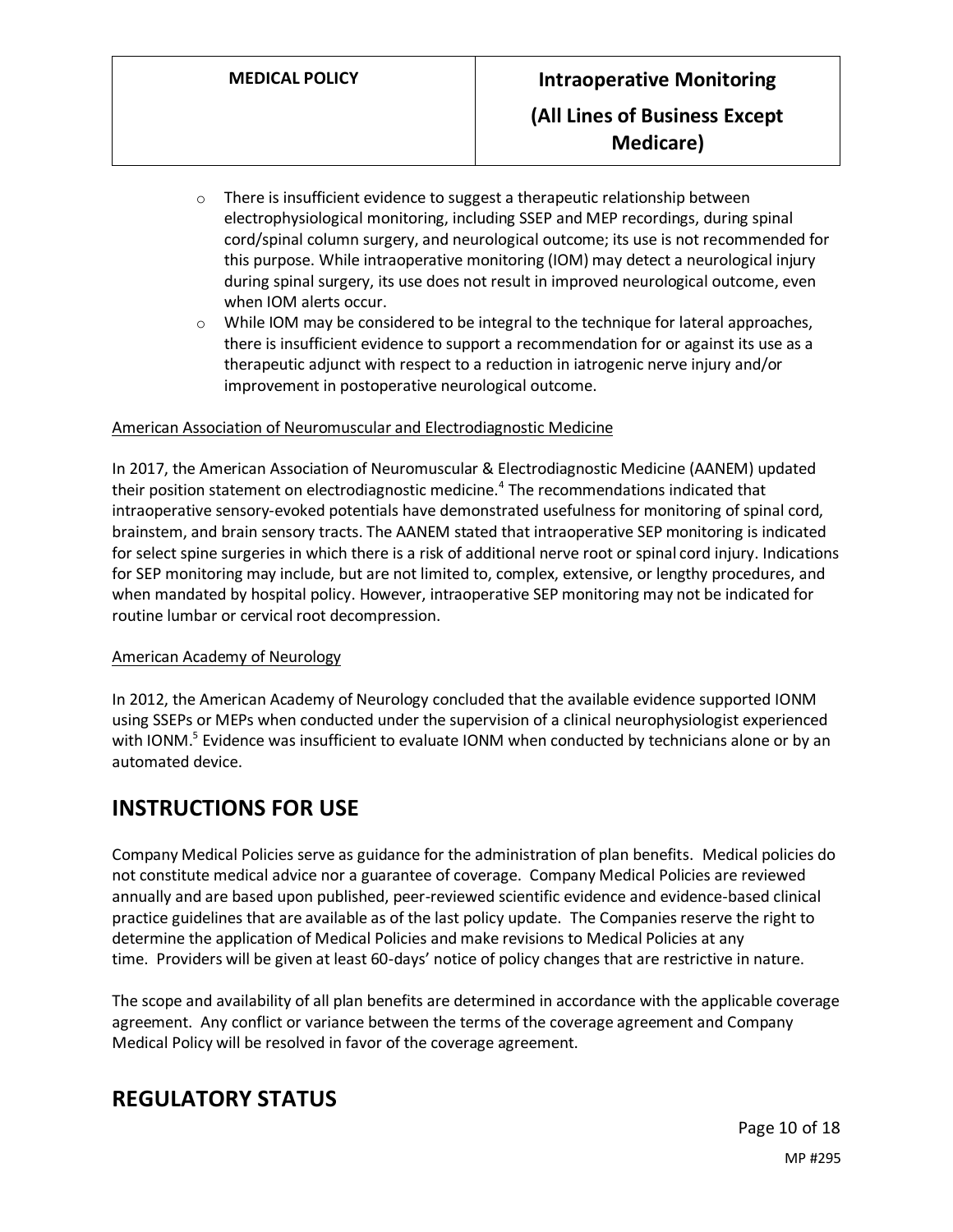### Mental Health Parity Statement

Coverage decisions are made on the basis of individualized determinations of medical necessity and the experimental or investigational character of the treatment in the individual case. In cases where medical necessity is not established by policy for specific treatment modalities, evidence not previously considered regarding the efficacy of the modality that is presented shall be given consideration to determine if the policy represents current standards of care.

### **BILLING GUIDELINES APPENDIX**

#### **Prior Authorization Required**

<span id="page-10-0"></span>Intraoperative neurophysiological testing and monitoring (CPT: 95940; HCPCS: G0453) will require prior authorization when billed with any of the following diagnosis codes:

| M40.03  | M41.03  | M41.35  | M43.8X6 | M96.2  |
|---------|---------|---------|---------|--------|
| M40.04  | M41.04  | M41.41  | M43.8X7 | M96.3  |
| M40.05  | M41.05  | M41.42  | M43.8X8 | M96.4  |
| M40.12  | M41.06  | M41.43  | M47.011 | M96.5  |
| M40.13  | M41.07  | M41.44  | M47.012 | P11.5  |
| M40.14  | M41.08  | M41.45  | M47.013 | Q05.0  |
| M40.15  | M41.112 | M41.46  | M47.014 | Q05.1  |
| M40.202 | M41.113 | M41.47  | M47.015 | Q05.2  |
| M40.203 | M41.114 | M41.52  | M47.016 | Q05.3  |
| M40.204 | M41.115 | M41.53  | M47.11  | Q05.5  |
| M40.205 | M41.116 | M41.54  | M47.12  | Q05.6  |
| M40.292 | M41.117 | M41.55  | M47.13  | Q05.7  |
| M40.293 | M41.122 | M41.56  | M47.14  | Q05.8  |
| M40.294 | M41.123 | M41.57  | M47.15  | Q07.00 |
| M40.295 | M41.124 | M41.82  | M47.16  | Q07.01 |
| M40.35  | M41.125 | M41.83  | M50.01  | Q07.02 |
| M40.36  | M41.126 | M41.84  | M50.020 | Q07.03 |
| M40.37  | M41.127 | M41.85  | M50.021 | Q27.9  |
| M40.45  | M41.22  | M41.86  | M50.022 | Q28.2  |
| M40.46  | M41.23  | M41.87  | M50.023 | Q28.3  |
| M40.47  | M41.24  | M43.8X1 | M50.03  | Q85.00 |
| M40.55  | M41.25  | M43.8X2 | M51.04  | Q85.01 |
| M40.56  | M41.26  | M43.8X3 | M51.05  | Q85.02 |
| M40.57  | M41.27  | M43.8X4 | M51.06  | Q85.03 |
| M41.02  | M41.34  | M43.8X5 | M51.9   | Q85.09 |

Page 11 of 18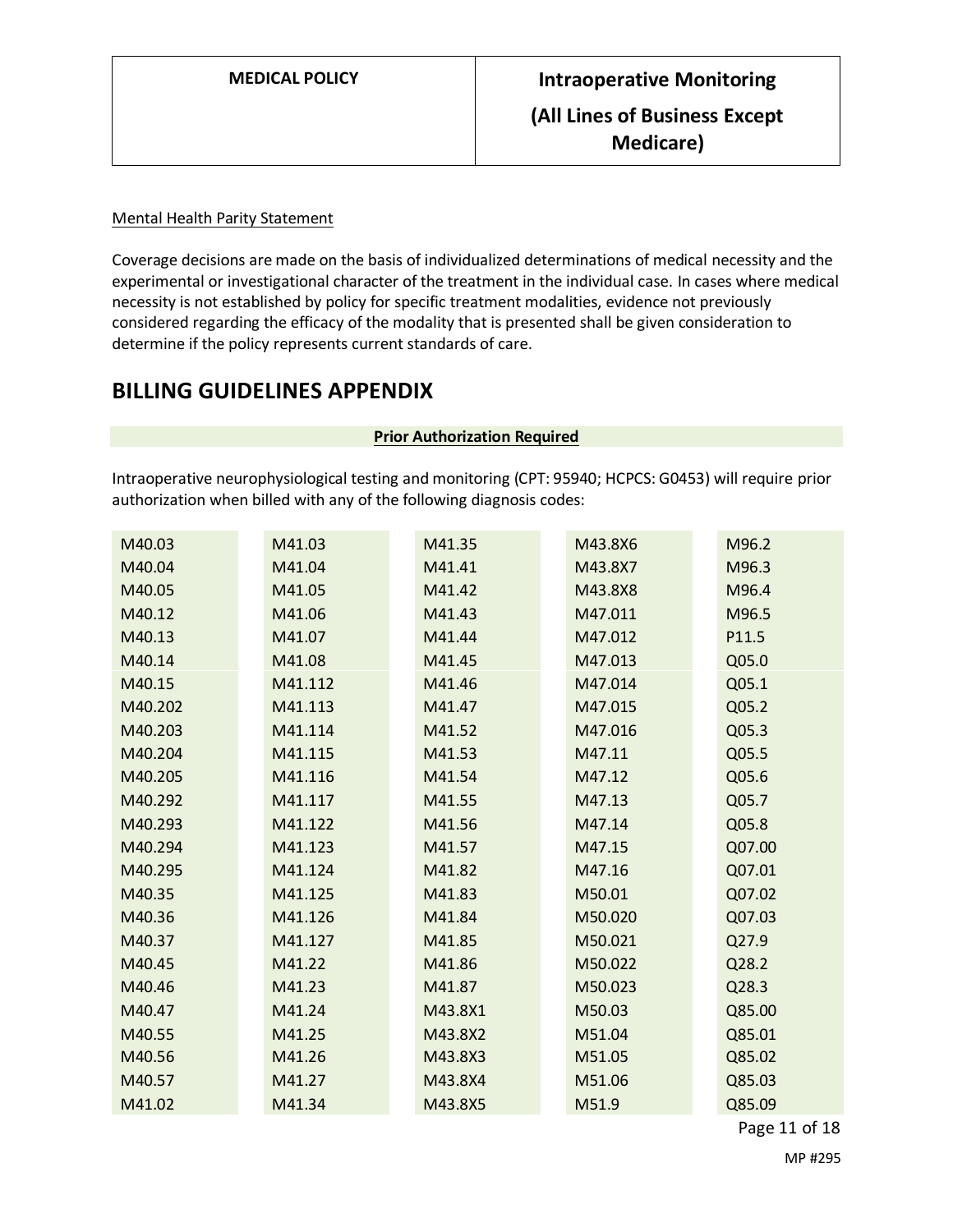| <b>MEDICAL POLICY</b> |          | <b>Intraoperative Monitoring</b><br>(All Lines of Business Except<br><b>Medicare</b> ) |                 |                 |
|-----------------------|----------|----------------------------------------------------------------------------------------|-----------------|-----------------|
| M48.41XA              | S12.14XA | S12.590A                                                                               | S22.061A        | S32.059A        |
| M48.42XA              | S12.150A | S12.591A                                                                               | S22.062A        | S32.10XA        |
| M48.43XA              | S12.151A | S12.600A                                                                               | S22.068A        | S32.110A        |
| M48.44XA              | S12.190A | S12.601A                                                                               | S22.069A        | S32.111A        |
| M48.45XA              | S12.191A | S12.630A                                                                               | S22.070A        | S32.112A        |
| M48.46XA              | S12.200A | S12.631A                                                                               | S22.071A        | S32.119A        |
| M48.47XA              | S12.201A | S12.64XA                                                                               | S22.072A        | S32.120A        |
| M48.48XA              | S12.230A | S12.650A                                                                               | S22.078A        | S32.121A        |
| M48.51XA              | S12.231A | S12.651A                                                                               | S22.079A        | S32.122A        |
| M48.52XA              | S12.24XA | S12.690A                                                                               | S22.080A        | S32.129A        |
| M48.53XA              | S12.250A | S12.691A                                                                               | S22.081A        | S32.130A        |
| M48.54XA              | S12.251A | <b>S14.2XXA</b>                                                                        | S22.082A        | S32.131A        |
| M48.55XA              | S12.290A | <b>S14.3XXA</b>                                                                        | S22.088A        | S32.132A        |
| M48.56XA              | S12.291A | S22.010A                                                                               | S22.089A        | S32.139A        |
| M48.57XA              | S12.300A | S22.011A                                                                               | <b>S24.2XXA</b> | S32.14XA        |
| M48.58XA              | S12.301A | S22.012A                                                                               | S32.010A        | S32.15XA        |
| M80.08XA              | S12.330A | S22.018A                                                                               | S32.011A        | S32.16XA        |
| M80.88XA              | S12.331A | S22.019A                                                                               | S32.012A        | S32.17XA        |
| M84.58XA              | S12.34XA | S22.020A                                                                               | S32.018A        | S32.19XA        |
| M84.68XA              | S12.350A | S22.021A                                                                               | S32.019A        | <b>S32.2XXA</b> |
| S12.000A              | S12.351A | S22.022A                                                                               | S32.020A        | S34.21XA        |
| S12.001A              | S12.390A | S22.028A                                                                               | S32.021A        | S34.22XA        |
| S12.01XA              | S12.391A | S22.029A                                                                               | S32.022A        | <b>S34.4XXA</b> |
| S12.02XA              | S12.400A | S22.030A                                                                               | S32.028A        | G95.20          |
| S12.030A              | S12.401A | S22.031A                                                                               | S32.029A        | G95.9           |
| S12.031A              | S12.430A | S22.032A                                                                               | S32.030A        | M41.9           |
| S12.040A              | S12.431A | S22.038A                                                                               | S32.031A        | M43.07          |
| S12.041A              | S12.44XA | S22.039A                                                                               | S32.032A        | M43.12          |
| S12.090A              | S12.450A | S22.040A                                                                               | S32.038A        | M43.16          |
| S12.091A              | S12.451A | S22.041A                                                                               | S32.039A        | M43.17          |
| S12.100A              | S12.490A | S22.042A                                                                               | S32.040A        | M47.22          |
| S12.101A              | S12.491A | S22.048A                                                                               | S32.041A        | M47.26          |
| S12.110A              | S12.500A | S22.049A                                                                               | S32.042A        | M47.27          |
| S12.111A              | S12.501A | S22.050A                                                                               | S32.048A        | M47.811         |
| S12.112A              | S12.530A | S22.051A                                                                               | S32.049A        | M47.812         |
| S12.120A              | S12.531A | S22.052A                                                                               | S32.050A        | M47.816         |
| S12.121A              | S12.54XA | S22.058A                                                                               | S32.051A        | M47.817         |
| S12.130A              | S12.550A | S22.059A                                                                               | S32.052A        | M47.896         |
| S12.131A              | S12.551A | S22.060A                                                                               | S32.058A        | M48.02          |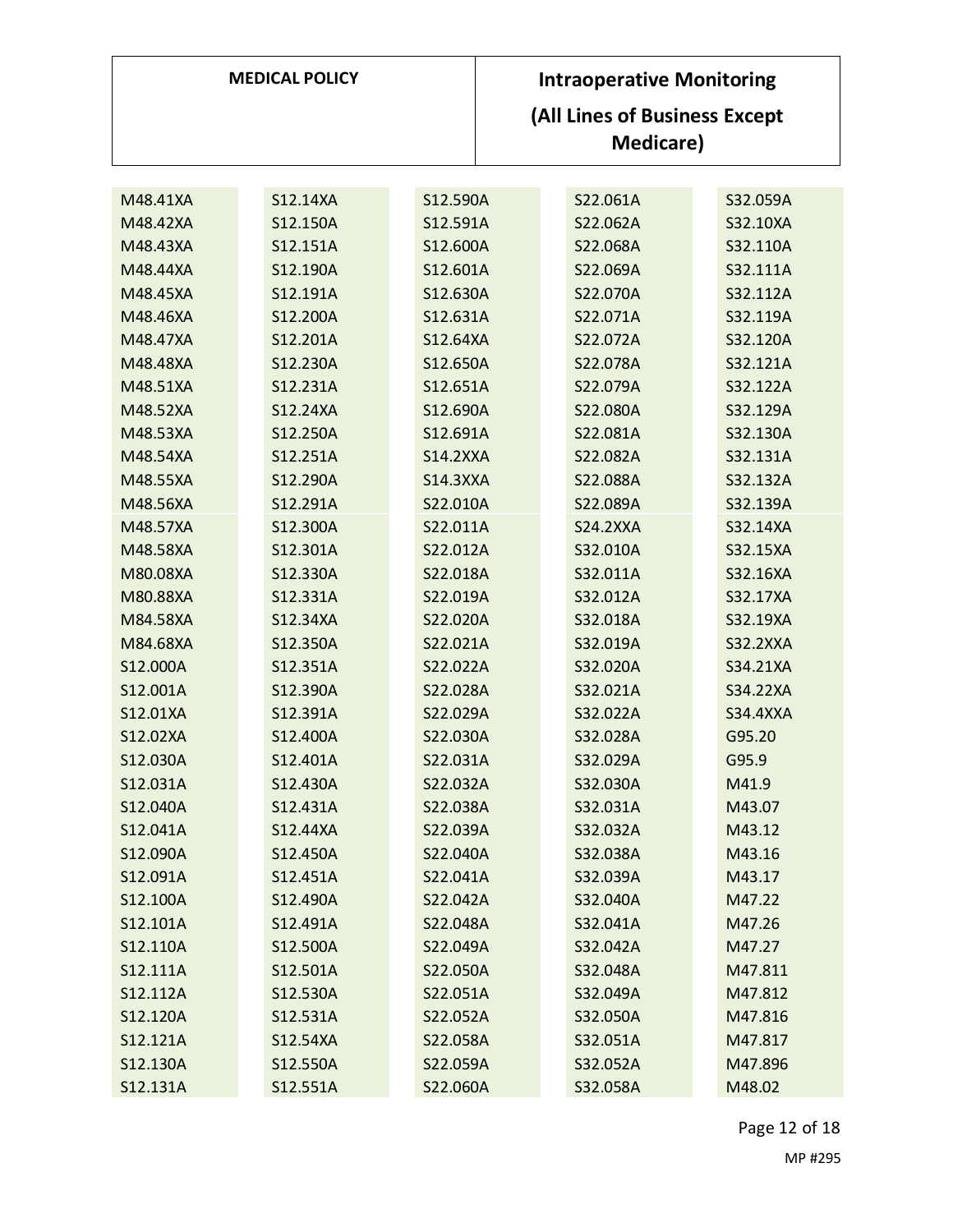| <b>MEDICAL POLICY</b> |         | <b>Intraoperative Monitoring</b><br>(All Lines of Business Except<br>Medicare) |                   |         |
|-----------------------|---------|--------------------------------------------------------------------------------|-------------------|---------|
| M48.03                | M50.221 | M51.17                                                                         | M54.17            | M71.38  |
|                       |         |                                                                                |                   |         |
| M48.04                | M50.222 | M51.25                                                                         | M <sub>54.5</sub> | M79.601 |
| M48.05                | M50.223 | M51.26                                                                         | M54.9             | G60.9   |
| M48.061               | M50.30  | M51.27                                                                         | M96.0             | G54.1   |
| M48.062               | M50.31  | M51.36                                                                         | M96.1             | G54.2   |
| M48.07                | M50.322 | M51.86                                                                         | M99.71            | G54.3   |
| M50.122               | M50.821 | M53.0                                                                          | Q67.5             | G54.4   |
| M50.123               | M50.823 | M53.2X1                                                                        | S12.9XXA          |         |
| M50.20                | M50.921 | M54.12                                                                         | S22.009G          |         |
| M50.21                | M51.16  | M54.16                                                                         | S32.009A          |         |
|                       |         |                                                                                |                   |         |

**Medically Necessary Without Prior Authorization**

Intraoperative neurophysiological testing and monitoring (CPT: 95940; HCPCS: G0453) may be considered medically necessary and covered without prior authorization only when billed with any of the following diagnosis codes:

| A18.01          | D33.1   | G40.019 | G56.23 | H71.33 |
|-----------------|---------|---------|--------|--------|
| C41.2           | D33.2   | G40.111 | G56.31 | H71.91 |
| C70.0           | D33.3   | G40.119 | G56.32 | H71.92 |
| C70.1           | D33.4   | G40.211 | G56.33 | H71.93 |
| C72.0           | D33.7   | G40.219 | G57.01 | H74.41 |
| C72.1           | D33.9   | G45.0   | G57.02 | H74.42 |
| C72.21          | D42.0   | G45.1   | G57.03 | H74.43 |
| C72.22          | D42.1   | G45.2   | G80.4  | H83.11 |
| C72.31          | D42.9   | G45.8   | G80.8  | H83.12 |
| C72.32          | D43.0   | G45.9   | G80.9  | H83.13 |
| C72.41          | D43.1   | G46.0   | G93.5  | 160.00 |
| C72.42          | D43.2   | G46.1   | G95.0  | 160.01 |
| C72.50          | D43.3   | G46.2   | H71.01 | 160.02 |
| C72.59          | D43.4   | G50.0   | H71.02 | 160.11 |
| C72.9           | D43.8   | G50.1   | H71.03 | 160.12 |
| C <sub>73</sub> | D44.3   | G52.9   | H71.11 | 160.2  |
| C79.31          | D44.4   | G53     | H71.12 | 160.31 |
| C79.32          | D44.5   | G54.0   | H71.13 | 160.32 |
| C79.49          | D44.6   | G56.11  | H71.21 | 160.4  |
| D21.0           | D44.7   | G56.12  | H71.22 | 160.51 |
| D32.0           | D49.6   | G56.13  | H71.23 | 160.52 |
| D32.1           | G06.1   | G56.21  | H71.31 | 160.6  |
| D33.0           | G40.011 | G56.22  | H71.32 | 160.8  |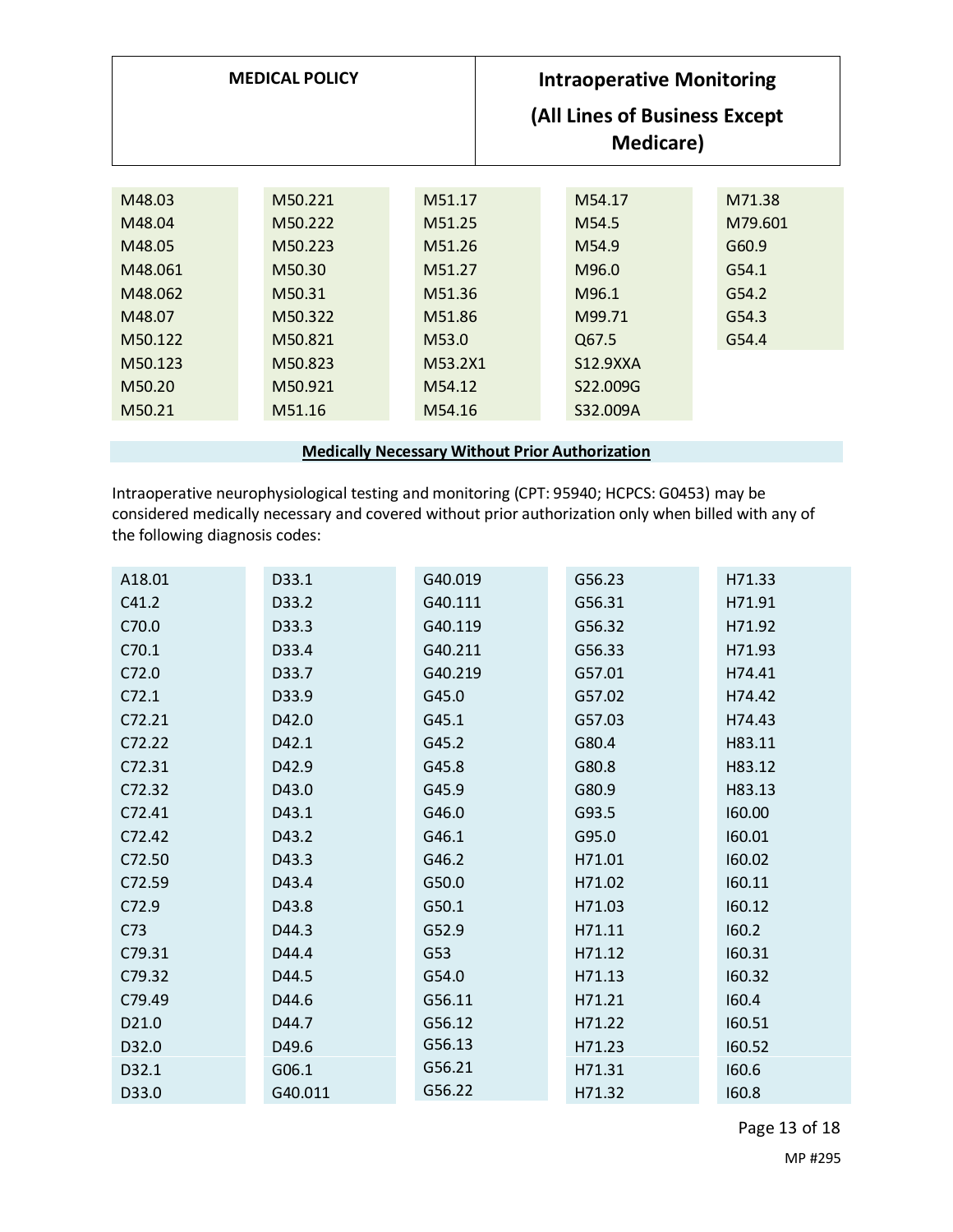| <b>MEDICAL POLICY</b>                                                                                                                                                                                            |                                                                                                                                                                                                                                          |                                                                                                                                                                                                                                            | <b>Intraoperative Monitoring</b><br>(All Lines of Business Except<br><b>Medicare)</b>                                                                                                                                 |                                                                                                                                                                                                                             |
|------------------------------------------------------------------------------------------------------------------------------------------------------------------------------------------------------------------|------------------------------------------------------------------------------------------------------------------------------------------------------------------------------------------------------------------------------------------|--------------------------------------------------------------------------------------------------------------------------------------------------------------------------------------------------------------------------------------------|-----------------------------------------------------------------------------------------------------------------------------------------------------------------------------------------------------------------------|-----------------------------------------------------------------------------------------------------------------------------------------------------------------------------------------------------------------------------|
| 160.9<br>161.0<br>161.1<br>161.2<br>161.3<br>161.4<br>161.5<br>161.6<br>161.8<br>161.9<br>162.00<br>162.01<br>162.02<br>162.03<br>162.1<br>162.9<br>163.00<br>163.011<br>163.012<br>163.013<br>163.02<br>163.031 | 163.113<br>163.12<br>163.131<br>163.132<br>163.133<br>163.19<br>163.20<br>163.211<br>163.212<br>163.213<br>163.22<br>163.231<br>163.232<br>163.233<br>163.29<br>163.30<br>163.311<br>163.312<br>163.313<br>163.321<br>163.322<br>163.323 | 163.39<br>163.40<br>163.411<br>163.412<br>163.413<br>163.421<br>163.422<br>163.423<br>163.431<br>163.432<br>163.433<br>163.441<br>163.442<br>163.443<br>163.449<br>163.49<br>163.50<br>163.511<br>163.512<br>163.513<br>163.521<br>163.522 | 163.543<br>163.59<br>163.6<br>163.81<br>163.89<br>163.9<br>165.01<br>165.02<br>165.03<br>165.1<br>165.21<br>165.22<br>165.23<br>165.8<br>166.01<br>166.02<br>166.03<br>166.11<br>166.12<br>166.13<br>166.21<br>166.22 | 167.5<br>167.841<br>167.848<br>171.01<br>171.02<br>171.03<br>171.1<br>171.2<br>171.3<br>171.4<br>171.5<br>171.6<br>177.71<br>177.74<br>177.79<br>179.0<br>Q27.39<br>C79.51<br>G80.1<br>M47.021<br>M47.022<br>P11.3<br>P11.4 |
| 163.032                                                                                                                                                                                                          | 163.331                                                                                                                                                                                                                                  | 163.523                                                                                                                                                                                                                                    | 166.23                                                                                                                                                                                                                | P14.0                                                                                                                                                                                                                       |
| 163.033                                                                                                                                                                                                          | 163.332                                                                                                                                                                                                                                  | 163.531                                                                                                                                                                                                                                    | 166.3                                                                                                                                                                                                                 | P14.1                                                                                                                                                                                                                       |
| 163.09                                                                                                                                                                                                           | 163.333                                                                                                                                                                                                                                  | 163.532                                                                                                                                                                                                                                    | 166.8                                                                                                                                                                                                                 | P <sub>14.2</sub>                                                                                                                                                                                                           |
| 163.10                                                                                                                                                                                                           | 163.341                                                                                                                                                                                                                                  | 163.533                                                                                                                                                                                                                                    | 166.9                                                                                                                                                                                                                 | P14.3                                                                                                                                                                                                                       |
| 163.111                                                                                                                                                                                                          | 163.342                                                                                                                                                                                                                                  | 163.541                                                                                                                                                                                                                                    | 167.0                                                                                                                                                                                                                 | P14.8                                                                                                                                                                                                                       |
| 163.112                                                                                                                                                                                                          | 163.343                                                                                                                                                                                                                                  | 163.542                                                                                                                                                                                                                                    | 167.1                                                                                                                                                                                                                 |                                                                                                                                                                                                                             |

### **Not Medically Necessary**

<span id="page-13-0"></span>Intraoperative neurophysiological testing and monitoring (CPT: 95940; HCPCS: G0453) will deny as not medically necessary and not covered when billed with any of the following diagnosis codes for lumbar surgery below L1 and L2 or cervical surgery:

|                   | M43.06 | M43.28  | M45.7  | M46.36 |
|-------------------|--------|---------|--------|--------|
| C41.4             | M43.08 | M43.5X6 | M45.8  | M46.37 |
| D <sub>16.8</sub> | M43.18 | M43.5X7 | M46.26 | M46.38 |
| G83.4             | M43.26 | M43.5X8 | M46.27 | M46.46 |
| G95.81            | M43.27 | M45.6   | M46.28 | M46.47 |

Page 14 of 18 MP #295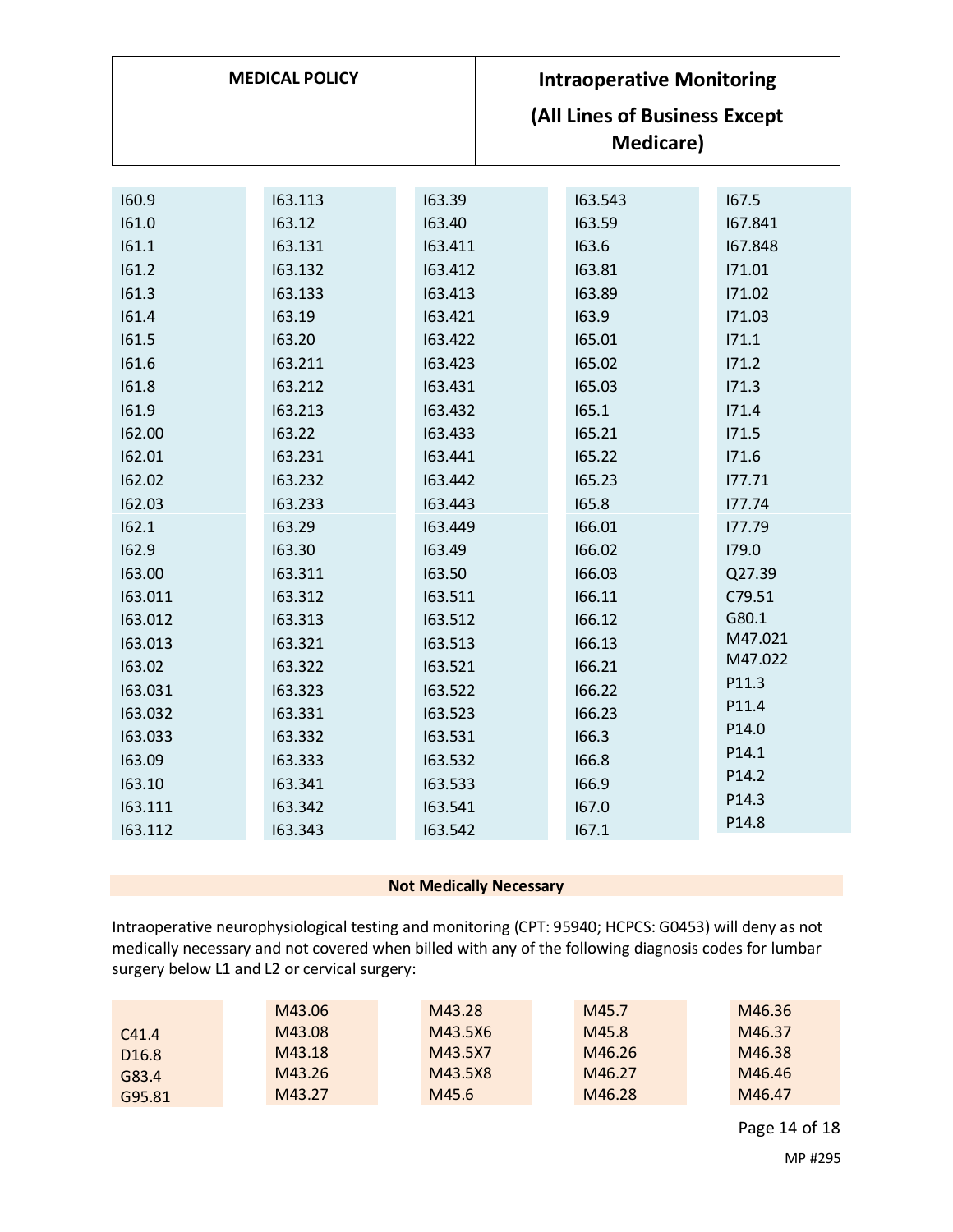| <b>MEDICAL POLICY</b> | <b>Intraoperative Monitoring</b>                   |
|-----------------------|----------------------------------------------------|
|                       | (All Lines of Business Except<br><b>Medicare</b> ) |

| M46.48   | M53.2X7  | S32.002B | S32.029G | S32.048B |
|----------|----------|----------|----------|----------|
| M46.56   | M53.2X8  | S32.002D | S32.029K | S32.048D |
| M46.57   | M53.3    | S32.002G | S32.029S | S32.048G |
| M46.58   | M53.86   | S32.002K | S32.030B | S32.048K |
| M46.86   | M53.87   | S32.002S | S32.030D | S32.048S |
| M46.87   | M53.88   | S32.008A | S32.030G | S32.049B |
| M46.88   | M54.18   | S32.008B | S32.030K | S32.049D |
| M46.96   | M54.30   | S32.008D | S32.030S | S32.049G |
| M46.97   | M54.31   | S32.008G | 32.031B  | S32.049K |
| M46.98   | M54.32   | S32.008K | S32.031D | S32.049S |
| M47.28   | M54.40   | S32.008S | S32.031G | S32.050B |
| M47.818  | M54.41   | S32.009B | S32.031K | S32.050D |
| M47.897  | M54.42   | S32.009D | S32.031S | S32.050G |
| M47.898  | M99.23   | S32.009G | S32.032B | S32.050K |
| M48.08   | M99.24   | S32.009K | S32.032D | S32.050S |
| M48.16   | M99.33   | S32.009S | S32.032G | S32.051B |
| M48.17   | M99.34   | S32.019B | S32.032K | S32.051D |
| M48.18   | M99.43   | S32.019D | S32.032S | S32.051G |
| M48.26   | M99.44   | S32.019G | 32.038B  | S32.051K |
| M48.27   | M99.53   | S32.019K | S32.038D | S32.051S |
| M48.36   | M99.54   | S32.019S | S32.038G | S32.052B |
| M48.37   | M99.63   | S32.020B | S32.038K | S32.052D |
| M48.38   | M99.64   | S32.020D | S32.038S | S32.052G |
| M48.56XD | M99.73   | S32.020G | S32.039B | S32.052K |
| M48.56XG | M99.74   | S32.020K | S32.039D | S32.052S |
| M48.56XS | M99.83   | S32.020S | S32.039G | S32.058B |
| M48.57XD | M99.84   | S32.021B | S32.039K | S32.058D |
| M48.57XG | Q76.426  | S32.021D | S32.039S | S32.058G |
| M48.57XS | Q76.427  | S32.021G | S32.040B | S32.058K |
| M48.58XD | Q76.428  | S32.021K | S32.040D | S32.058S |
| M48.58XG | S32.000A | S32.021S | S32.040G | S32.059B |
| M48.58XS | S32.000B | S32.022B | S32.040K | S32.059D |
| M48.8X6  | S32.000D | S32.022D | S32.040S | S32.059G |
| M48.8X7  | S32.000G | S32.022G | S32.041B | S32.059K |
| M48.8X8  | S32.000K | S32.022K | S32.041D | S32.059S |
| M49.86   | S32.000S | S32.022S | S32.041G | S32.10XB |
| M49.87   | S32.001A | S32.028B | S32.041K | S32.10XD |
| M49.88   | S32.001B | S32.028D | S32.041S | S32.10XG |
| M51.37   | S32.001D | S32.028G | S32.042B | S32.10XK |
| M51.46   | S32.001G | S32.028K | S32.042D | S32.10XS |
| M51.47   | S32.001K | S32.028S | S32.042G | S32.110B |
| M51.87   | S32.001S | S32.029B | S32.042K | S32.110D |
| M53.2X6  | S32.002A | S32.029D | S32.042S | S32.110G |

Page 15 of 18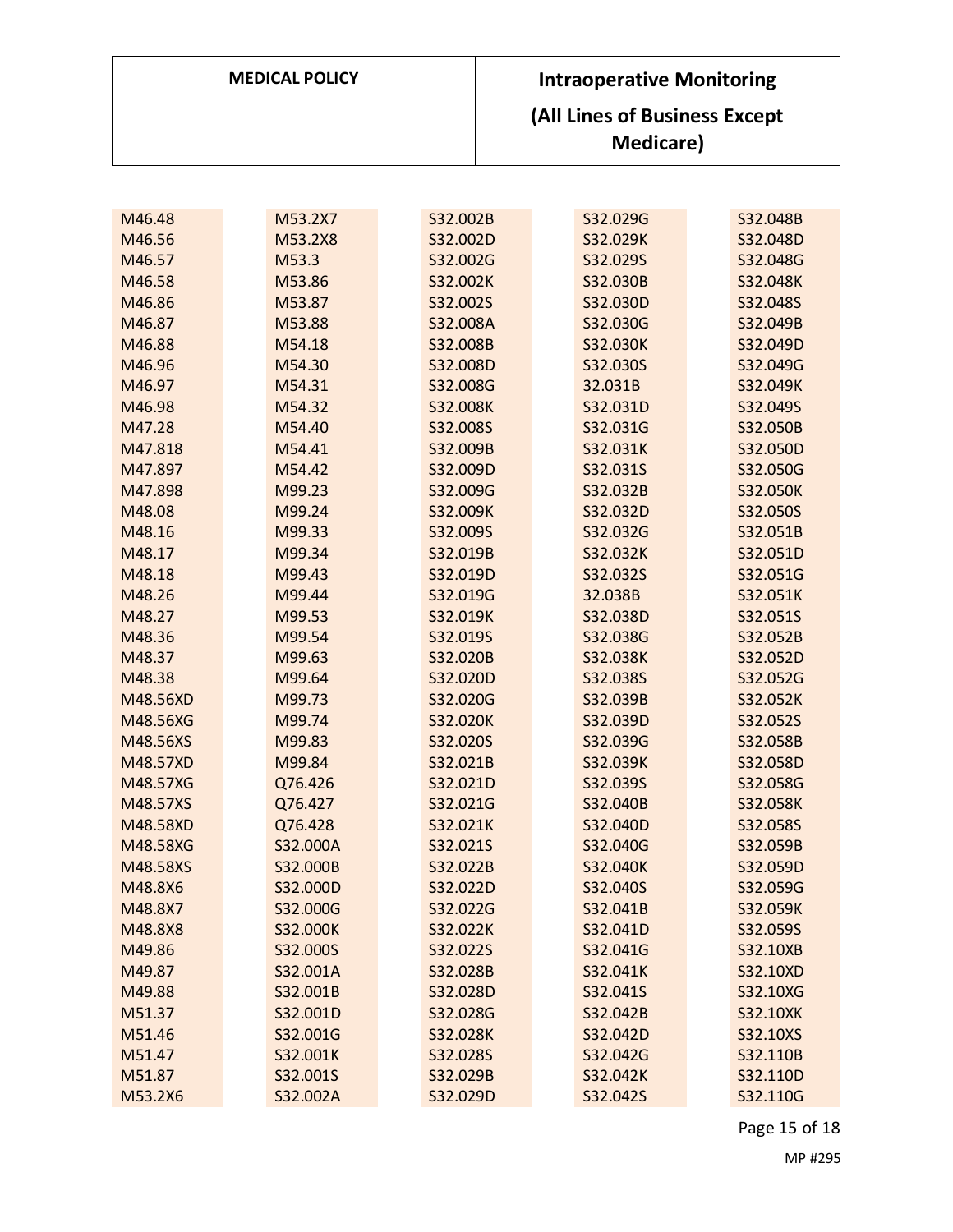| <b>MEDICAL POLICY</b> |                 |                 | <b>Intraoperative Monitoring</b><br>(All Lines of Business Except<br>Medicare) |  |          |  |                 |
|-----------------------|-----------------|-----------------|--------------------------------------------------------------------------------|--|----------|--|-----------------|
|                       |                 |                 |                                                                                |  |          |  |                 |
| S32.110K              | S32.131G        | S33.100D        |                                                                                |  | S34.104A |  | S34.132S        |
| S32.110S              | S32.131K        | S33.100S        |                                                                                |  | S34.104D |  | S34.139A        |
| S32.111B              | S32.131S        | S33.101A        |                                                                                |  | S34.104S |  | S34.139D        |
| S32.111D              | S32.132B        | S33.101D        |                                                                                |  | S34.105A |  | S34.139S        |
| S32.111G              | S32.132D        | S33.101S        |                                                                                |  | S34.105D |  | S34.21XD        |
| S32.111K              | S32.132G        | S33.120A        |                                                                                |  | S34.105S |  | S34.21XS        |
| S32.111S              | S32.132K        | S33.120D        |                                                                                |  | S34.109A |  | S34.22XD        |
| S32.112B              | S32.132S        | S33.120S        |                                                                                |  | S34.109D |  | S34.22XS        |
| S32.112D              | S32.139B        | S33.121A        |                                                                                |  | S34.109S |  | <b>S34.3XXA</b> |
| S32.112G              | S32.139D        | S33.121D        |                                                                                |  | S34.112A |  | <b>S34.3XXD</b> |
| S32.112K              | S32.139G        | S33.121S        |                                                                                |  | S34.112D |  | <b>S34.3XXS</b> |
| S32.112S              | S32.139K        | S33.130A        |                                                                                |  | S34.112S |  | <b>S34.4XXD</b> |
| S32.119B              | S32.139S        | S33.130D        |                                                                                |  | S34.113A |  | <b>S34.4XXS</b> |
| S32.119D              | S32.14XB        | S33.130S        |                                                                                |  | S34.113D |  | G95.89          |
| S32.119G              | S32.14XD        | S33.131A        |                                                                                |  | S34.113S |  | G96.00          |
| S32.119K              | S32.14XG        | S33.131D        |                                                                                |  | S34.114A |  | G96.01          |
| S32.119S              | S32.14XK        | S33.131S        |                                                                                |  | S34.114D |  | G96.02          |
| S32.120B              | S32.14XS        | S33.140A        |                                                                                |  | S34.114S |  | G96.08          |
| S32.120D              | S32.15XB        | S33.140D        |                                                                                |  | S34.115A |  | G96.09          |
| S32.120G              | S32.15XD        | S33.140S        |                                                                                |  | S34.115D |  | G96.11          |
| S32.120K              | S32.15XG        | S33.141A        |                                                                                |  | S34.115S |  | G96.12          |
| S32.120S              | S32.15XK        | S33.141D        |                                                                                |  | S34.119A |  | G97.41          |
| S32.121B              | S32.15XS        | S33.141S        |                                                                                |  | S34.119D |  | G97.48          |
| S32.121D              | S32.16XB        | <b>S33.2XXA</b> |                                                                                |  | S34.119S |  | G97.49          |
| S32.121G              | S32.16XD        | <b>S33.2XXD</b> |                                                                                |  | S34.122A |  | G97.61          |
| S32.121K              | S32.16XG        | <b>S33.2XXS</b> |                                                                                |  | S34.122D |  | G97.62          |
| S32.121S              | S32.16XK        | S33.30XA        |                                                                                |  | S34.122S |  | G97.63          |
| S32.122B              | S32.16XS        | S33.30XD        |                                                                                |  | S34.123A |  | G97.64          |
| S32.122D              | S32.17XB        | S33.30XS        |                                                                                |  | S34.123D |  | M25.78          |
| S32.122G              | S32.17XD        | S33.39XA        |                                                                                |  | S34.123S |  | M42.01          |
| S32.122K              | S32.17XG        | S33.39XD        |                                                                                |  | S34.124A |  | M42.02          |
| S32.122S              | <b>S32.17XK</b> | S33.39XS        |                                                                                |  | S34.124D |  | M42.03          |
| S32.129B              | S32.17XS        | <b>S33.6XXA</b> |                                                                                |  | S34.124S |  | M42.11          |
| S32.129D              | S32.19XB        | <b>S33.6XXD</b> |                                                                                |  | S34.125A |  | M42.12          |
| S32.129G              | S32.19XD        | <b>S33.6XXS</b> |                                                                                |  | S34.125D |  | M42.13          |
| S32.129K              | S32.19XG        | <b>S33.8XXA</b> |                                                                                |  | S34.125S |  | M43.01          |
| S32.129S              | S32.19XK        | <b>S33.8XXD</b> |                                                                                |  | S34.129A |  | M43.02          |
| S32.130B              | S32.19XS        | <b>S33.8XXS</b> |                                                                                |  | S34.129D |  | M43.03          |
| S32.130D              | <b>S32.2XXB</b> | S34.102A        |                                                                                |  | S34.129S |  | M43.3           |
| S32.130G              | <b>S32.2XXD</b> | S34.102D        |                                                                                |  | S34.131A |  | M43.4           |
| S32.130K              | <b>S32.2XXG</b> | S34.102S        |                                                                                |  | S34.131D |  | M45.1           |
| S32.130S              | <b>S32.2XXK</b> | S34.103A        |                                                                                |  | S34.131S |  | M45.2           |
| S32.131B              | <b>S32.2XXS</b> | S34.103D        |                                                                                |  | S34.132A |  | M45.3           |
| S32.131D              | S33.100A        | S34.103S        |                                                                                |  | S34.132D |  | M47.029         |

Page 16 of 18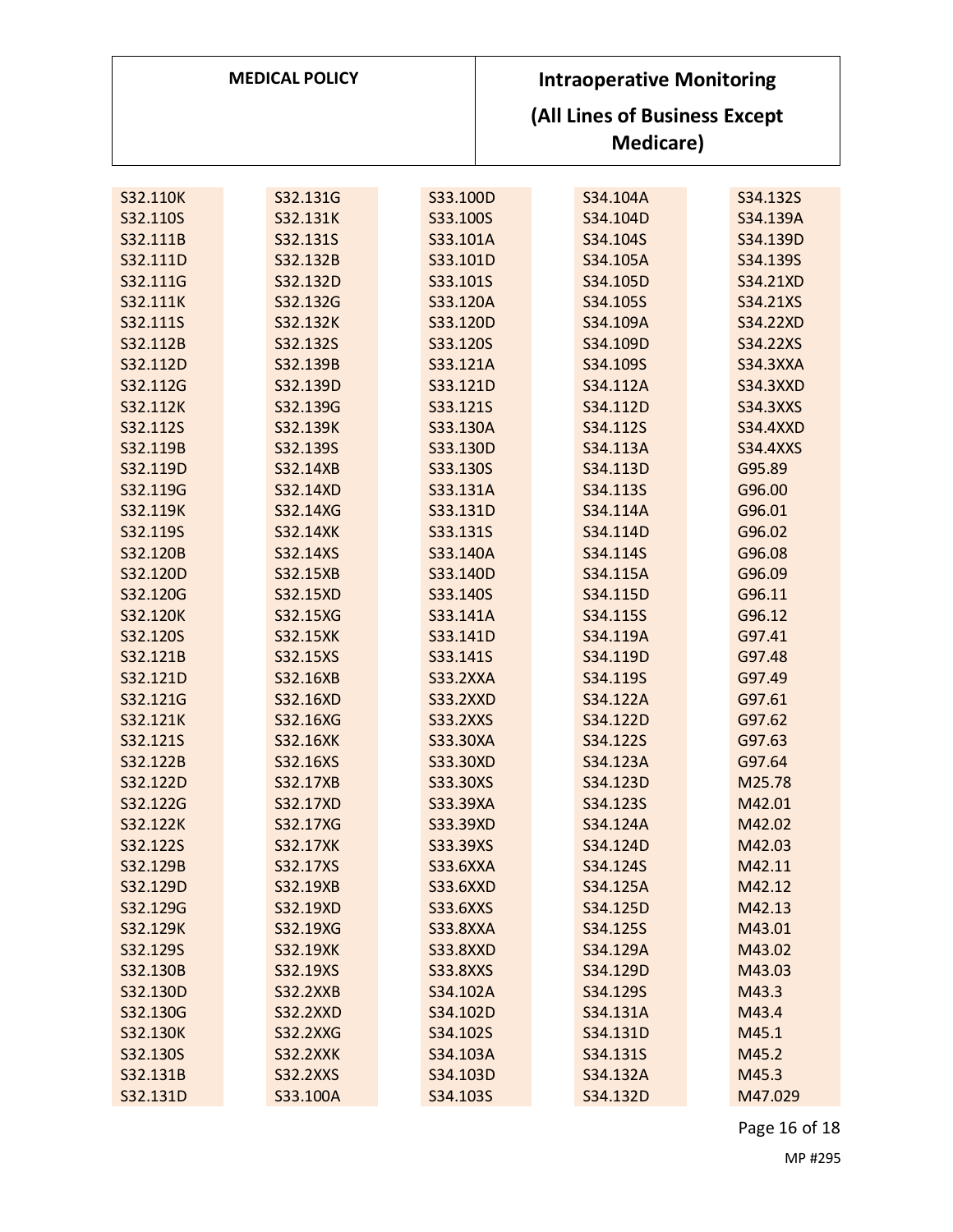| <b>MEDICAL POLICY</b> | <b>Intraoperative Monitoring</b>           |
|-----------------------|--------------------------------------------|
|                       | (All Lines of Business Except<br>Medicare) |

| M47.21   | M50.81   | S12.110D | S12.491D        | S14.119D |
|----------|----------|----------|-----------------|----------|
| M47.23   | M50.820  | S12.111D | S12.500D        | S14.119S |
| M47.813  | M50.822  | S12.112D | S12.501D        | S14.159A |
| M47.891  | M50.83   | S12.120D | S12.530D        | S14.159D |
| M47.892  | M50.90   | S12.121D | S12.531D        | S14.159S |
| M47.893  | M50.91   | S12.130D | S12.54XD        | T84.216A |
| M48.01   | M50.920  | S12.131D | S12.550D        | T84.216D |
| M48.11   | M50.922  | S12.14XD | S12.551D        | T84.216S |
| M48.12   | M50.923  | S12.150D | S12.590D        | T84.226A |
| M48.13   | M50.93   | S12.151D | S12.591D        | T84.226D |
| M48.21   | M53.1    | S12.190D | S12.600D        | T84.226S |
| M48.22   | M53.81   | S12.191D | S12.601D        | T84.296A |
| M48.23   | M53.82   | S12.200D | S12.630D        | T84.296D |
| M48.31   | M53.83   | S12.201D | S12.631D        | T84.296S |
| M48.32   | M54.01   | S12.230D | S12.64XD        | T84.428A |
| M48.33   | M54.02   | S12.231D | S12.650D        | T84.428D |
| M48.41XD | M54.03   | S12.24XD | S12.651D        | T84.428S |
| M48.42XD | M54.11   | S12.250D | S12.690D        | T84.498A |
| M48.43XD | M54.13   | S12.251D | S12.691D        | T84.498D |
| M48.51XD | M54.2    | S12.290D | <b>S13.0XXA</b> | T84.498S |
| M48.52XD | M54.81   | S12.291D | <b>S13.0XXD</b> | T84.85XA |
| M48.53XD | M99.01   | S12.300D | <b>S13.0XXS</b> | T84.85XD |
| M49.81   | M99.81   | S12.301D | S13.100A        | T84.85XS |
| M49.82   | Q76.411  | S12.330D | S13.100D        | T84.89XA |
| M49.83   | Q76.412  | S12.331D | S13.100S        | T84.89XD |
| M50.00   | Q76.49   | S12.34XD | S13.101A        | T84.89XS |
| M50.10   | S12.000D | S12.350D | S13.101D        | T85.698A |
| M50.11   | S12.001D | S12.351D | S13.101S        | T85.698D |
| M50.120  | S12.01XD | S12.390D | <b>S13.4XXA</b> | T85.698S |
| M50.121  | S12.02XD | S12.391D | <b>S13.4XXD</b> | T85.898A |
| M50.13   | S12.030D | S12.400D | <b>S13.4XXS</b> | T85.898D |
| M50.220  | S12.031D | S12.401D | <b>S13.8XXA</b> | T85.898S |
| M50.23   | S12.040D | S12.430D | <b>S13.8XXD</b> | Z47.2    |
| M50.320  | S12.041D | S12.431D | <b>S13.8XXS</b> | Z48.811  |
| M50.321  | S12.090D | S12.44XD | <b>S13.9XXA</b> |          |
| M50.323  | S12.091D | S12.450D | <b>S13.9XXD</b> |          |
| M50.33   | S12.100D | S12.451D | <b>S13.9XXS</b> |          |
| M50.80   | S12.101D | S12.490D | S14.119A        |          |